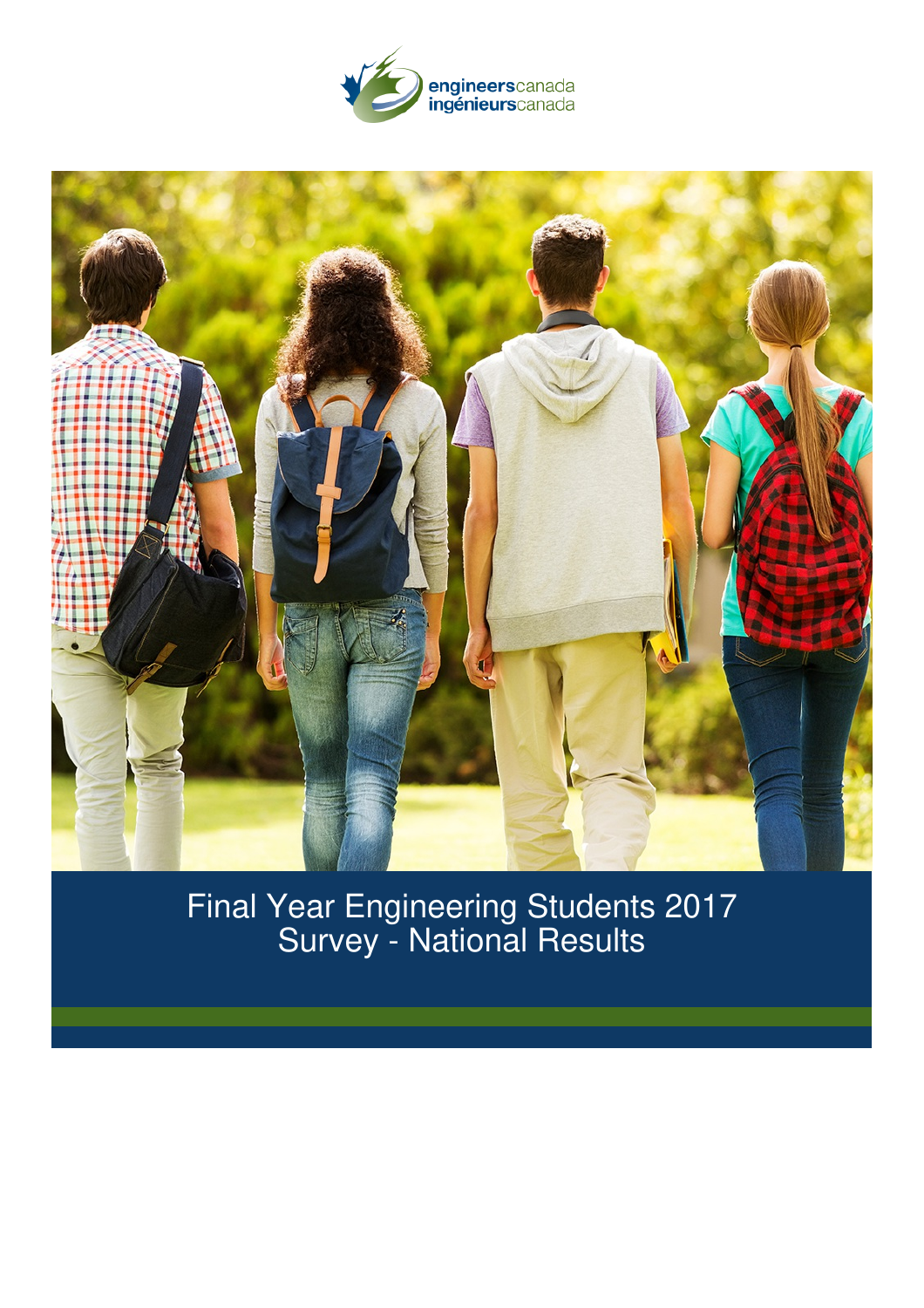# **The graduating class of 2017**

Engineers Canada surveyed 2,485 engineering students who were completing their final year of studies in 2017. Engineers Canada was interested to find out more about students' reasons for entering an engineering program, their experiences while studying engineering, and their future plans.

Two questions were adopted from another source. The questions "Q4F. Rate yourself on each of the following traits as compared to your classmates. We want the most accrue estimate of how you see yourself." and "Q4G. How important do you think each of the following skills and abilities is to becoming a successful engineer?" were adopted from the "Academic Pathways of People Learning Engineering Survey project" (National Science Foundation Grant No. ESI-0227558).

Overall, 2,485 students completed the survey[1]. Of the 2,485 students who responded, 28 per cent were female. Approximately seven out of 10 students were between 20 and 23 years old and nearly 18 per cent were between 24 and 27. The remaining students were over 27 years old.

| Table 1: Completed surveys by province |                                    |          |
|----------------------------------------|------------------------------------|----------|
| <b>Province</b>                        | <b>Completed</b><br><b>surveys</b> | %        |
| <b>British Columbia</b>                | 310                                | 13%      |
| <b>Alberta</b>                         | 270                                | 11%      |
| <b>Saskatchewan</b>                    | 84                                 | 3%       |
| <b>Manitoba</b>                        | 64                                 | 3%       |
| <b>Ontario</b>                         | 1,003                              | 40%      |
| Quebec                                 | 550                                | 22%      |
| <b>New Brunswick</b>                   | 95                                 | 4%       |
| <b>Nova Scotia</b>                     | 60                                 | 2%       |
| <b>Newfoundland</b>                    | 47                                 | 2%       |
| <b>Prince Edward</b><br><b>Island</b>  | 2                                  | ${<}1\%$ |
| <b>Total</b>                           | 2,485                              | 100%     |

### *Note: Due to rounding, columns may not sum to 100 per cent.*

The most common engineering disciplines studied by these graduates were*electrical engineering* (19 per cent), *civil engineering* (18 per cent), *biosystems engineering* (16 per cent), and *mechanical engineering* (13 per cent).



About four in 10 students who responded to the survey were studying in Ontario, while two in 10 were studying in Quebec. This distribution is reflective of the findings in Engineers Canada's Enrolment and Degrees Awarded Report.[2] Approximately five per cent of graduating students are international students.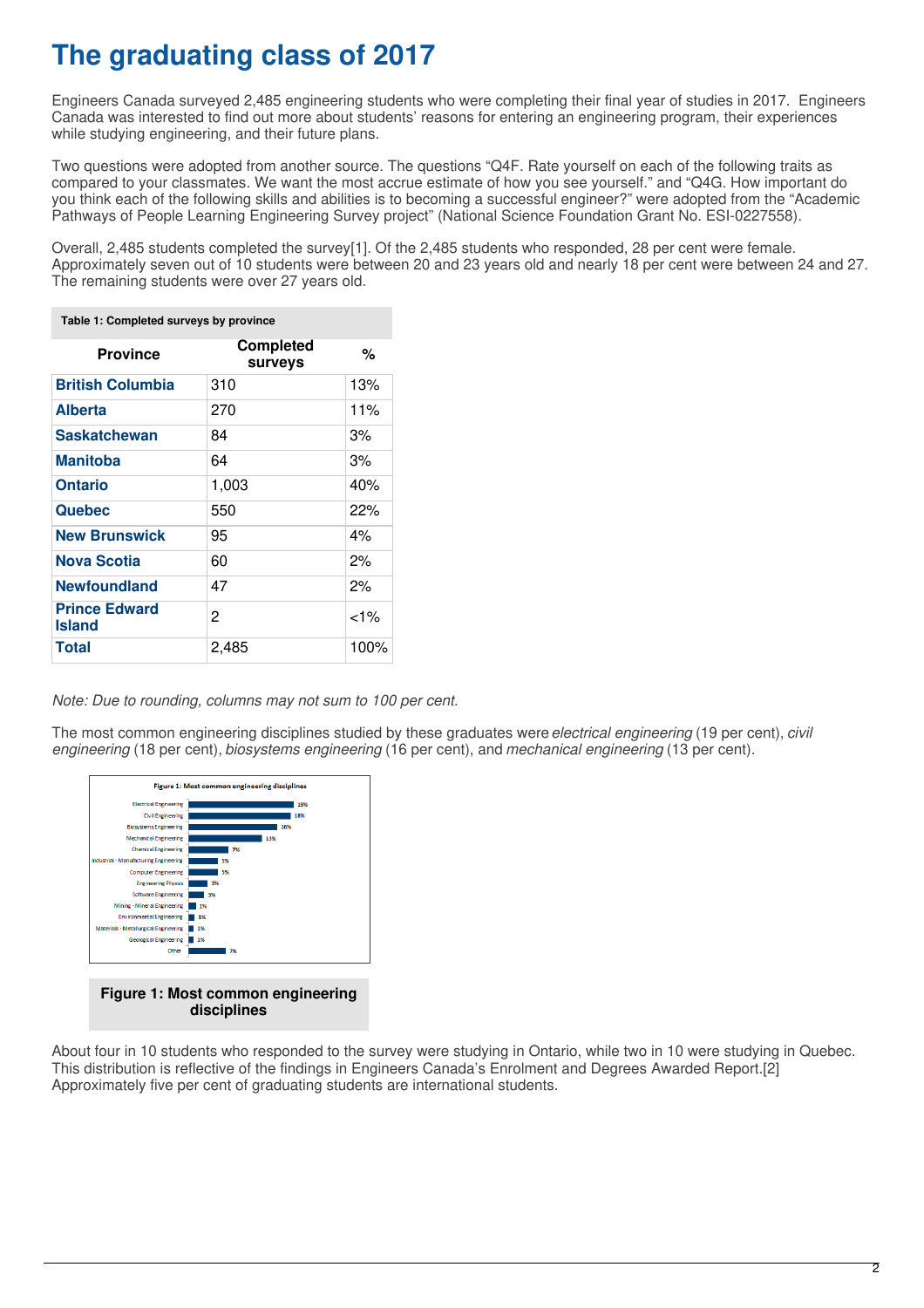

# **Figure 2: Permanent residence versus province of study**



**Figure 3: Permanent residence, over time**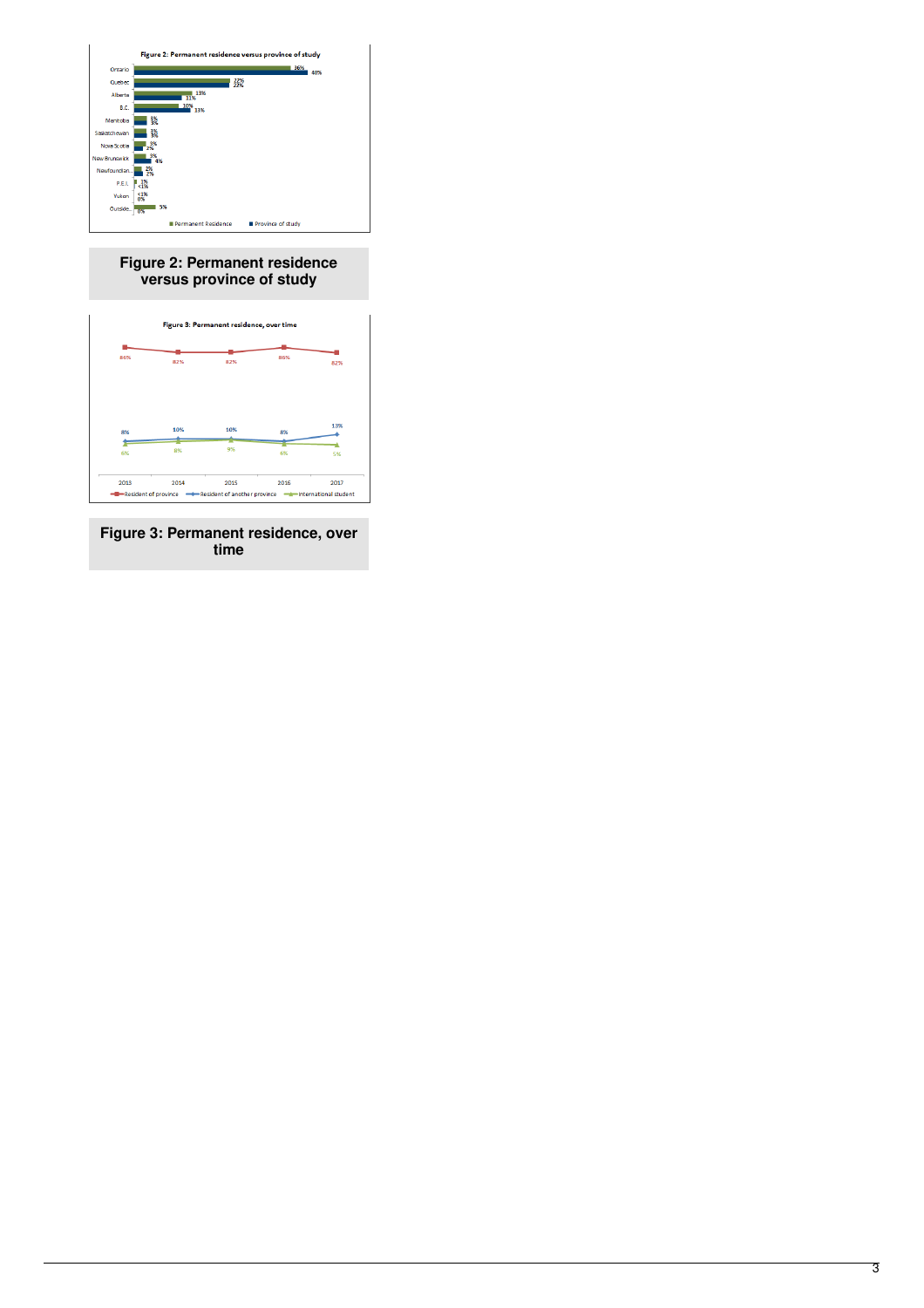# **About the students**

A typical student who responded to the Engineers Canada Final Year Student Exit Survey is a 23-year-old male, with a grade point average between a B- and a B+. More often than not, the student has participated in an internship or co-op as part of their engineering program.

# **Meet Danny, Ashley, and Alexandre…**



**Engineering students from across Canada who exemplify the postsecondary engineering experience for this year's survey respondents.**

*Q36C. In what year were you born?*

*Q36D. Are you…?*

Q36E. As you know, we all live in Canada, but we come from many different ethnic backgrounds. What are your main ethnic *or cultural backgrounds?*

*Q3A. Approximately, what is your cumulative grade point average (GPA)?*

*Q4D3. Did you participate in an industry-based internship or co-op during your degree program?*

#### **Table 2: Demographic profile of participants**

| 2017                                 |                 |
|--------------------------------------|-----------------|
| Age                                  |                 |
| 23 or under                          | 72%             |
| 24 to 26                             | 18%             |
| 27 or older                          | 11%             |
| Average age                          | 23 years<br>old |
| <b>Gender</b>                        |                 |
| <b>Male</b>                          | 72%             |
| <b>Female</b>                        | 28%             |
| <b>Other</b>                         | $< 1\%$         |
| <b>Ethnic or cultural background</b> |                 |
| <b>British</b>                       | 28%             |
| <b>Western European</b>              | 28%             |
| <b>Southern or Eastern European</b>  | 16%             |
| <b>East Asian</b>                    | 14%             |
| <b>South Asian</b>                   | 8%              |
| <b>West Asian or Middle Eastern</b>  | 5%              |
| <b>Southeast Asian</b>               | 4%              |
| <b>African or African American</b>   | 4%              |
| <b>Central/South American</b>        | 2%              |
| <b>Indigenous person</b>             | 2%              |
| <b>Caribbean</b>                     | 2%              |
| <b>French Canadian</b>               | 2%              |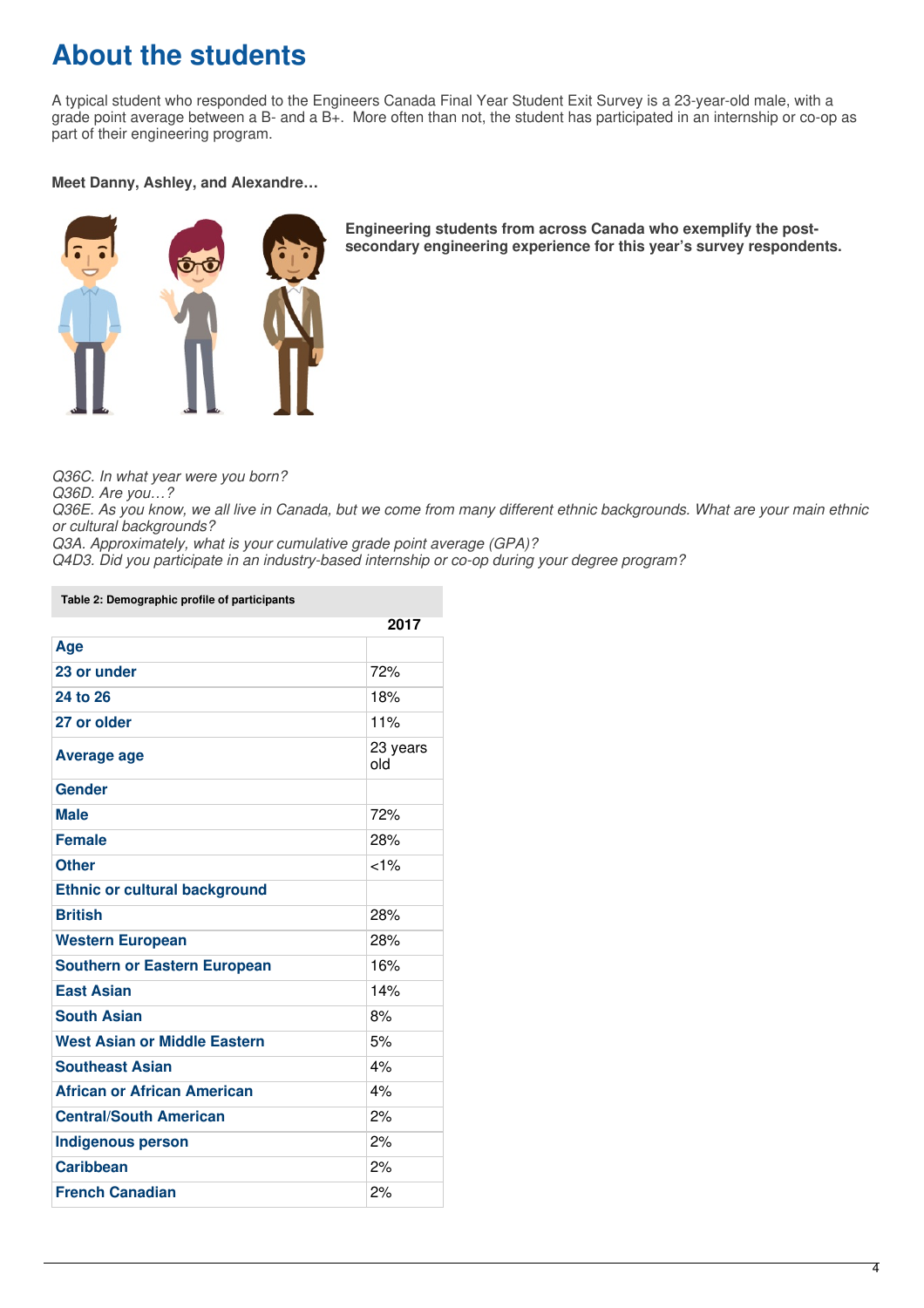| <b>Other</b>                                          | 7%      |
|-------------------------------------------------------|---------|
| <b>GPA</b>                                            |         |
| A- or higher                                          | 36%     |
| $B - to B +$                                          | 56%     |
| $C$ or $C+$                                           | 6%      |
| C- or lower                                           | $< 1\%$ |
| Participated in internship or co-op during<br>program |         |
| Yes                                                   | 75%     |
| No                                                    | 25%     |

*Note: Due to rounding, totals may not sum to 100 per cent. Note: Age calculated as of December 31, 2016.*

# *Note: Statistically significant differences*

Large sample sizes may inflate measures of statistical significance and may lead to false conclusions about the strength of association. The chi-square measure of association, in particular, is susceptible to this possibility. Therefore for the purposes of this report, the standards for designating whether a relationship can be termed statistically significant have been increased: the Pearson's chi-square must have probability of a type 1 error of less than .001 and either the Phi coefficient or Cramer's V must have a value of 150 or greater. Throughout this document, any differences reported meet these criteria. *unless otherwise stated.*

Comparisons were made between regions, over time, between genders and age groups (20-23; 24-27 and 27+). If the *differences are not noted, it can be assumed that there were no statistically significant findings.* Caution should be used in comparing results over time, as the institutions participating in the survey each year may have changed. In addition, question wording and response categories may have been modified over time. Therefore, it is difficult to know if any change in response is due to actual changes in the attitudes and behaviours of students, or if it is because of who participated and the wording of the question. Throughout the report, we have attempted to identify cases where wording *or response categories have changed from one year to the next.*

# **Why students chose to study engineering**

Many students decided to pursue engineering as teenagers; about two in three students reported that they made their choice before finishing high school.

# **Danny - 23 years old**

Danny is a typical engineering graduate. He completed his undergraduate education at a university in Ontario with a degree in electrical engineering. He made the decision to study engineering before he finished high school because he liked math and science and thought that engineering would be a great way to use those in practical applications. Danny has a B average and participated in a co-op as a part of his studies.

However, graduates from Quebec (29 per cent) were much less likely than those in other regions (57 per cent to 77 per cent in other regions) to have made their decision while in high school. Students in Quebec were likely to decide early in their post-secondary careers, many of whom decided during or immediately after CEGEP (44 per cent). Two in 10 students nationally decided while in the first few years of their post-secondary studies.

*Q4b. When did you make your decision to pursue engineering?*

**Table 3 When decision was made to pursue engineering**

**2015 2016 2017**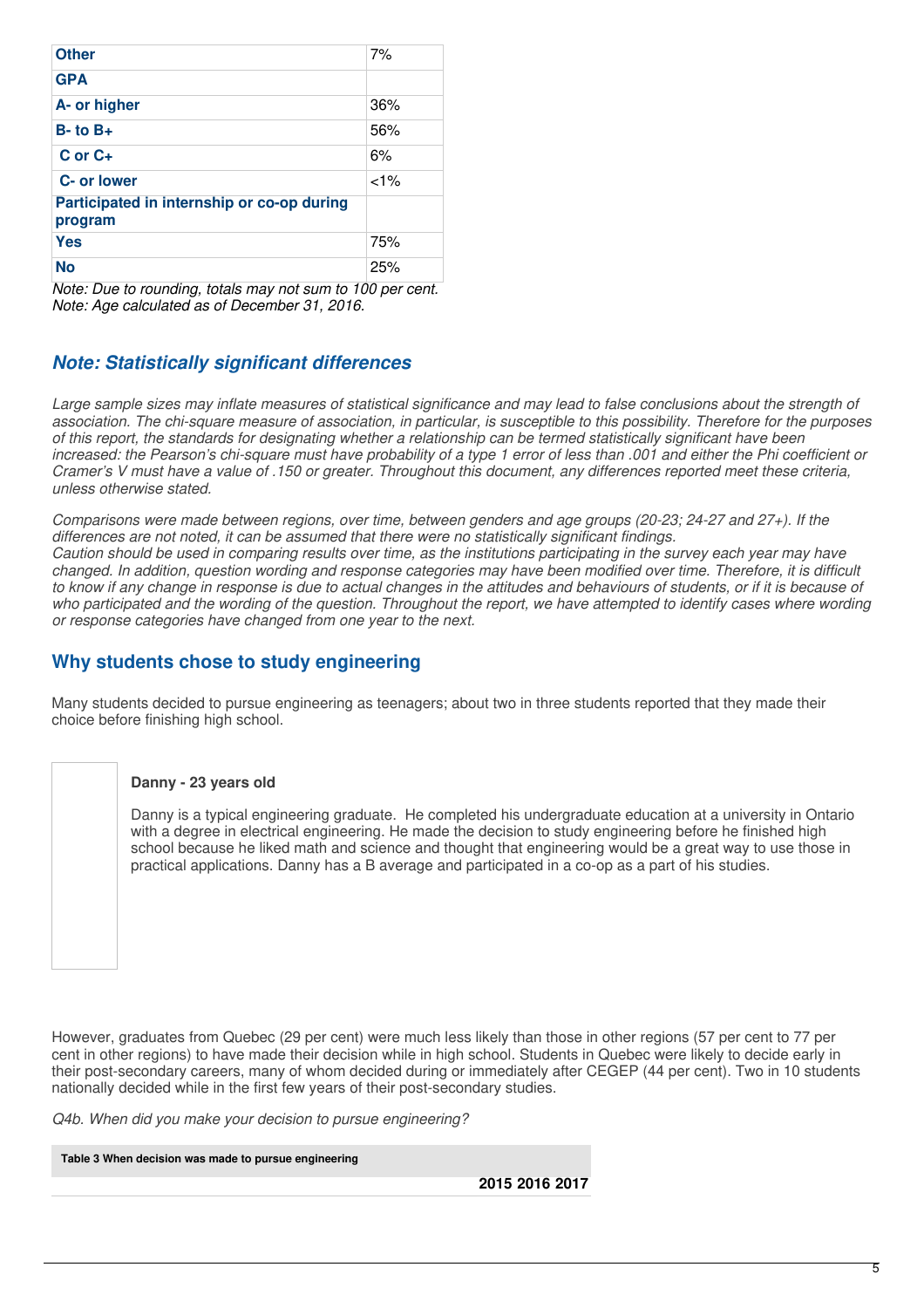| When I was a small child                                               | 9%             | 8%             | 8%    |
|------------------------------------------------------------------------|----------------|----------------|-------|
|                                                                        |                |                |       |
| While I was in high school                                             |                | 70% 58%        | 59%   |
| After high school, but before starting post-secondary<br>studies/CEGEP |                | 11%            | 9%    |
| During first year of post-secondary studies/CEGEP                      | 7%             | 7%             | 7%    |
| During second year of post-secondary studies/CEGEP                     | 2%             | 8%             | 6%    |
| After second year of post-secondary studies/CEGEP                      | 2%             | 6%             | 6%    |
| After taking/finishing another post-secondary program                  | $\blacksquare$ | 2%             | 2%    |
| <b>While working</b>                                                   | 5%             | $\blacksquare$ | $1\%$ |
| <b>Other</b>                                                           | 6%             | 2%             | $1\%$ |

*Note: Columns may not sum to 100 per cent due to rounding.*

Those 23 or under (72 per cent) were more likely to say they made their decision while in high school compared to those 24- to 26-years-old (34 per cent) or 27 and older (17 per cent). Those 24 and older tend to be more likely to have made their decision while in post-secondary studies or after completing another post-secondary program.

When asked to identify the main reasons they decided to pursue engineering, graduates most commonly said it wasrelated *to their interests* (65 per cent), *they liked the application of science and math*(63 per cent), and they *liked the practical nature of engineering* (58 per cent). These have been the most common reasons to pursue engineering cited over the past three years. Only 15 per cent said they had a role model that influenced their decision to pursue engineering, although 50 per cent of respondents indicated they knew an engineer growing up.

Q4A. Thinking back to when you decided to pursue engineering, what were the main reasons you choose to study this *discipline? Please select all that apply.*

|                                                          |    | 2015 2016 2017 |     |
|----------------------------------------------------------|----|----------------|-----|
| Related to some of my interests                          |    | $65\%$ 65% 65% |     |
| Application of science and math                          |    | $63\%$ 62% 63% |     |
| The practical, applied nature of engineering             |    | 56% 60% 58%    |     |
| <b>Job security</b>                                      |    | 41% 43% 44%    |     |
| The challenge                                            |    | 41% 44% 43%    |     |
| <b>Financial security</b>                                |    | 42% 44% 42%    |     |
| To positively influence the world/my community           |    | $34\%$ 36% 37% |     |
| <b>Took related courses and liked them</b>               |    | 25% 26% 29%    |     |
| <b>Family influence</b>                                  |    | 29% 26% 26%    |     |
| Because of a role model                                  |    | 15% 14% 15%    |     |
| Helps me reach another goal (e.g., becoming a<br>doctor) | 9% | 9%             | 10% |
| <b>Other</b>                                             | 4% | 3%             | 2%  |

**Table 4 Reasons for pursuing engineering**

Note: Respondents could choose more than one response. Therefore, columns may add to more than 100 per cent.

As graduates get older, they are less likely to say that they pursued engineering because*they liked the application of science and math*, decreasing from 68 per cent of those 23 or under, to 46 per cent of those 27 and older.

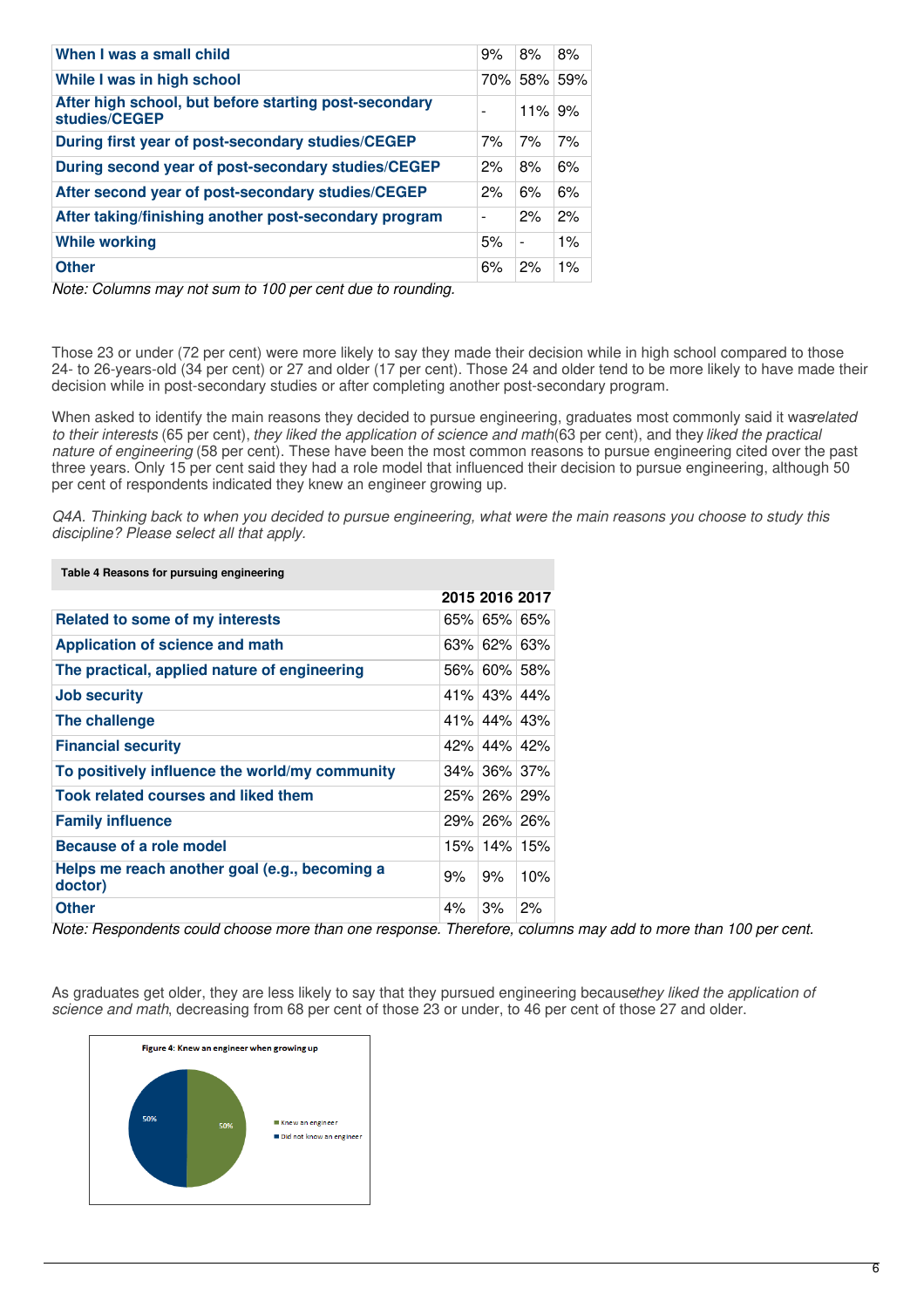# **The post-secondary engineering experience**



## **Ashley – 22 years old**

During her time in chemical engineering at an Atlantic University, Ashley usually found herself in the minority in her classes, with only about one quarter of her fellow engineering students being women. Like many of her classmates, she participated in extra-curricular activities while at university, as a member of student government. Though she found it difficult to find a school-life balance with her course workload, support from her friends and family helped immensely. She held an internship position during the last years of her studies, which she says influenced her to pursue a career in engineering now that she has graduated.

# **Barriers to completing degree**

Almost three in four graduates indicated that the greatest barrier to completing their degree was other demands on their time, including maintaining a suitable *school-life balance* (30 per cent) and managing the*workload of their courses* (30 per cent).



As graduates get older, they are more likely to indicate that*working and attending school simultaneously* (increasing from five per cent to 17 per cent) and *family commitments* (increasing from one per cent to 13 per cent) were barriers. Conversely, as graduates get older, they are less likely to mention *school-life balance* (decreasing from 31 per cent to 19 per cent) and *workload of courses* (33 per cent to 18 per cent).

Again, likely related to the age of graduates by region, those in Quebec are more likely to mention*working and attending school simultaneously* (16 per cent versus 5–6 per cent) and less likely to mention the*workload of courses* (21 per cent versus 28–33 per cent) than graduates in other regions.

### **Barriers, over time**

Over the past three years, *school-life balance* and the *workload of courses* have been the most common barriers graduates have faced when completing their degree.

Q4E. Considering all of your experiences in studying for your engineering discipline, what has been the single greatest *barrier to completing your degree?*

| Table 5 Greatest barrier to completing degree, over time |                 |  |  |
|----------------------------------------------------------|-----------------|--|--|
|                                                          | 2015 2016 2017  |  |  |
| <b>School-life balance</b>                               | 30%   31%   30% |  |  |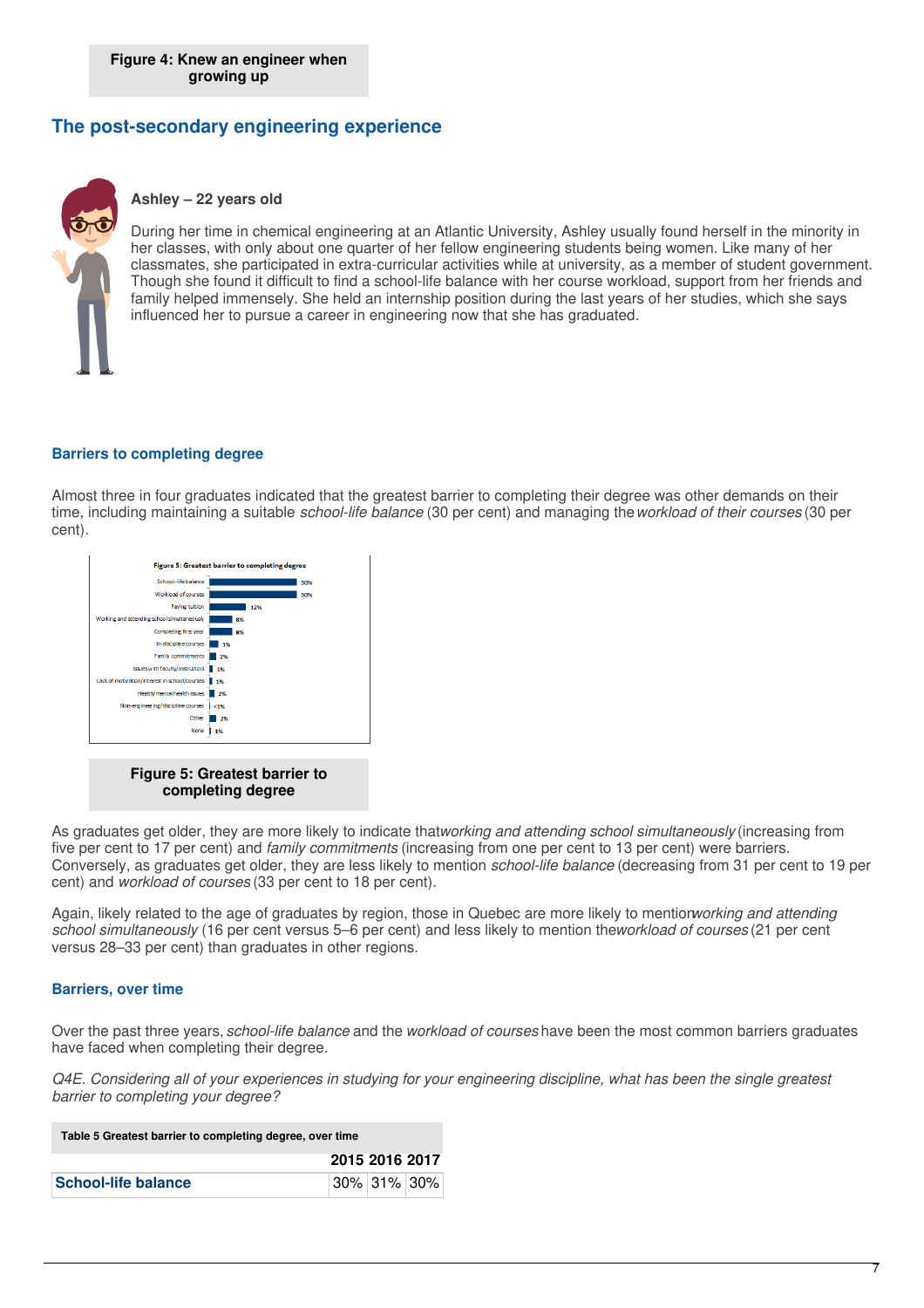| <b>Workload of courses</b>                            |     | $32\%$ 26% | 30%      |
|-------------------------------------------------------|-----|------------|----------|
| <b>Paying tuition</b>                                 | 12% | 12%        | 12%      |
| <b>Working and attending school</b><br>simultaneously | 7%  | 9%         | 8%       |
| <b>Completing first year</b>                          | 6%  | 7%         | 8%       |
| In-discipline courses                                 | 4%  | 3%         | 3%       |
| <b>Family commitments</b>                             | 2%  | 3%         | 2%       |
| <b>Health/mental health issues</b>                    | -   | ۰          | 2%       |
| Lack of motivation/interest in<br>school/courses      | ۰   | ۰          | $1\%$    |
| <b>Issues with faculty/instructors</b>                |     | ۰          | $1\%$    |
| Non-engineering/discipline courses                    | ۰   | ۰          | ${<}1\%$ |
| <b>Other</b>                                          | 8%  | 4%         | 2%       |
| <b>None</b>                                           |     | 1%>        | $1\%$    |

*Note: Due to rounding, columns may not sum to 100 per cent.*

# **Perceptions of post-secondary experiences**

When asked for their level of agreement with four statements about their post-secondary experiences, graduates were most likely to agree that *there was enough attention and time given to ethics during their degree*(77 per cent) and *ethics content in their courses were well adapted to the reality of engineering today* (76 per cent). However, in both cases, only about one in six graduates strongly agreed.

Although 54 per cent agreed that *throughout their engineering studies, they have studied the engineering code of ethics in depth* and 70 per cent agreed that *their workload is manageable,* fewer than 10 per cent strongly agreed with each statement.



### **Perceived gaps and strengths of program**

Respondents were asked to rate 11 skills and abilities on two different scales: their perceived skill set relative to their classmates, and the importance of each skill set in becoming a successful engineer.

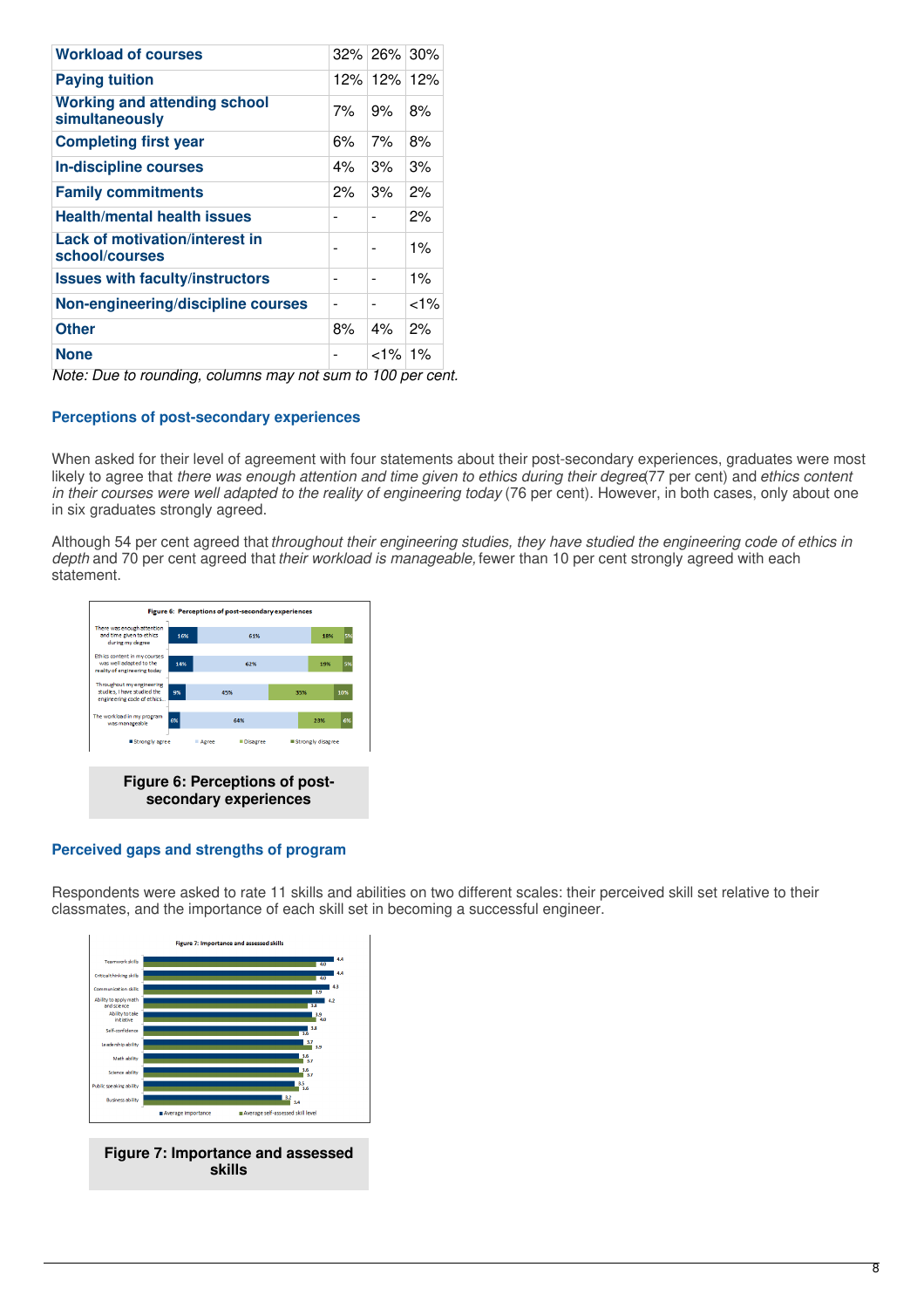Male graduates tend to rate themselves higher when compared to their classmates on most of the 11 items tested, with two showing levels of statistical difference. In both cases, male graduates were more likely than female graduates to rate themselves in the highest 10 per cent, which included *self-confidence* (22 per cent versus nine per cent) and the*ability to apply math and science principles to solving real-world problems* (23 per cent versus nine per cent). However, there were no statistical differences by gender and the importance of each of the 11 skills and abilities tested.

Although there were no differences in self-assessed skill levels among graduates by region, graduates from Quebec (38 per cent) were less likely than those in other regions (48 per cent to 55 per cent) to rate *communication skills* as crucially or absolutely essential.

# **Extracurricular activities**

Overall, about nine in 10 graduates said they participated in at least one extracurricular activity while in their program, most commonly working *off* (48 per cent) or *on* (28 per cent) *campus*.

*Q4D. Did you participate in any of the following extracurricular activities during your degree program?*

**Table 6 Extracurricular activities**

|                                                              | 2017    |
|--------------------------------------------------------------|---------|
| <b>Work</b>                                                  | 61%     |
| <b>Worked off campus</b>                                     | 48%     |
| <b>Worked on campus</b>                                      | 28%     |
| <b>Organizations/clubs</b>                                   | 55%     |
| <b>Design competitions/teams/clubs</b>                       | 35%     |
| <b>Discipline-specific engineering organization</b>          | 22%     |
| <b>Student government (not including CFES)</b>               | 19%     |
| <b>Arts</b>                                                  | 11%     |
| <b>Social impact clubs</b>                                   | 9%      |
| <b>Social identity clubs</b>                                 | 6%      |
| <b>Canadian Federation of Engineering Students</b><br>(CFES) | 1%      |
| <b>Other</b>                                                 |         |
| <b>Volunteer work/community service</b>                      | 36%     |
| <b>Athletic clubs and teams</b>                              | 35%     |
| <b>Professional development</b>                              | 18%     |
| <b>Family involvement</b>                                    | 15%     |
| General recreational sports and activities, non-<br>varsity  | 1%      |
| <b>Sorority/fraternity</b>                                   | $< 1\%$ |
| <b>Other</b>                                                 | 3%      |
| No extracurricular activities                                |         |
| <b>None</b>                                                  | 11%     |

Note: Respondents could choose more than one response. Therefore, column may add to more than 100 per cent.

Female graduates appear to be more involved than their male counterparts in most extracurricular activities, with the biggest differences for *volunteer work* (49 per cent female versus 30 per cent male),*student government* (30 per cent versus 15 per cent), *arts* (20 per cent versus eight per cent), and*social impact clubs* (18 per cent versus six per cent).

As graduates get older, they are less likely to have participated in many extracurricular activities, most notably*athletic clubs and teams* (40 per cent of those 23 and under to 14 per cent of those 27 and older) and*design competitions* (37 per cent of those 23 and under to 25 per cent of those 27 and older).

Graduates from Quebec were less likely to have participated in*volunteer activities* (24 per cent versus 35 to 46 per cent) and *athletics* (21 per cent versus 30 to 44 per cent) than graduates in other regions, and most likely to say they did not participate in any extracurricular activities (16 per cent versus eight to 10 per cent).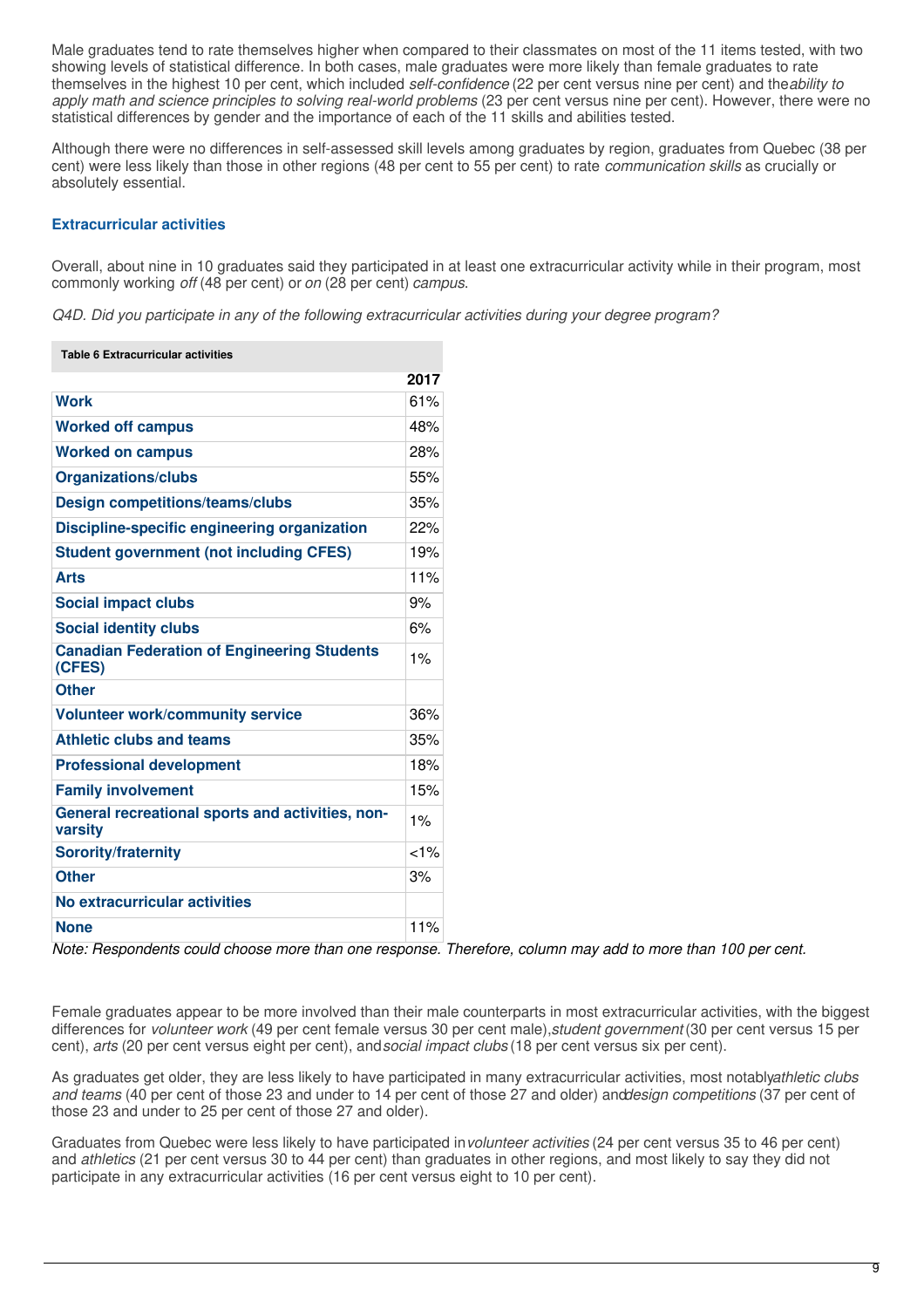#### **Hours spent on extracurricular activities**

For those involved in extracurricular activities, the majority (69 per cent) spent 10 or fewer hours per week on these activities during their program, with nine per cent spending more than 20 hours per week on extracurricular activities.



*BASE: Those who participated in any extracurricular activities per week (n = 2,209).*

Although older participants tend to participate in fewer extracurricular activities, those who did devoted more time than younger participants to these activities. Specifically, 20 per cent of those 27 and older devoted more than 20 hours per week to extracurricular activities compared to seven per cent of those 23 and younger.

Likely because graduating students in Quebec tend to be older, they also reported spending more hours on extracurricular activities. Among those from a Quebec institution, 18 per cent reported spending more than 20 hours per week on extracurricular activities, compared to six to eight per cent in the other three regions.

# **Supports while at post-secondary institution**

*Family and friends* are the single most important support for students during their engineering studies, as cited by 87 per cent of graduates. *People from a co-op or internship*(37 per cent) and *faculty* (33 per cent) also provided support to a considerable number of students during their program.

Q4C. Thinking of all the supports you had during your engineering studies, which of the following have been the most *important to you?*

| Table 7 Most important supports during studies, over time |      |                |          |
|-----------------------------------------------------------|------|----------------|----------|
|                                                           |      | 2015 2016 2017 |          |
| <b>Family and friends</b>                                 |      | 86% 85% 87%    |          |
| Individuals from a co-op or<br>internship                 |      | 34% 38% 37%    |          |
| <b>Faculty</b>                                            |      | 36% 36% 33%    |          |
| <b>Off-campus work</b>                                    |      | 14% 19%        | 17%      |
| <b>Engineering societies/clubs</b>                        | 13%  | 13% l          | 16%      |
| <b>Athletics</b>                                          |      | 11% 15%        | 15%      |
| <b>On-campus work</b>                                     | ୫% । | 10%            | 10%      |
| <b>Post-secondary institution clubs</b>                   | 9%   | 10%            | 9%       |
| Other students/classmates                                 | -    | ۰              | $1\%$    |
| <b>Religious organizations/members</b>                    | -    | -              | ${<}1\%$ |
| None/myself                                               | -    | -              | $< 1\%$  |
| <b>Other</b>                                              | 5%   | 3%             | 2%       |
| Don't know                                                |      |                | ${<}1\%$ |

Note: Respondents could choose up to three responses. Therefore, columns may add to more than 100 per cent.

As graduates get older, they are more likely to select*off-campus work* as being important, increasing from 15 per cent of those 23 or younger, to 27 per cent of those 27 and older, and less likely to select *family and friends* (decreasing from 89 per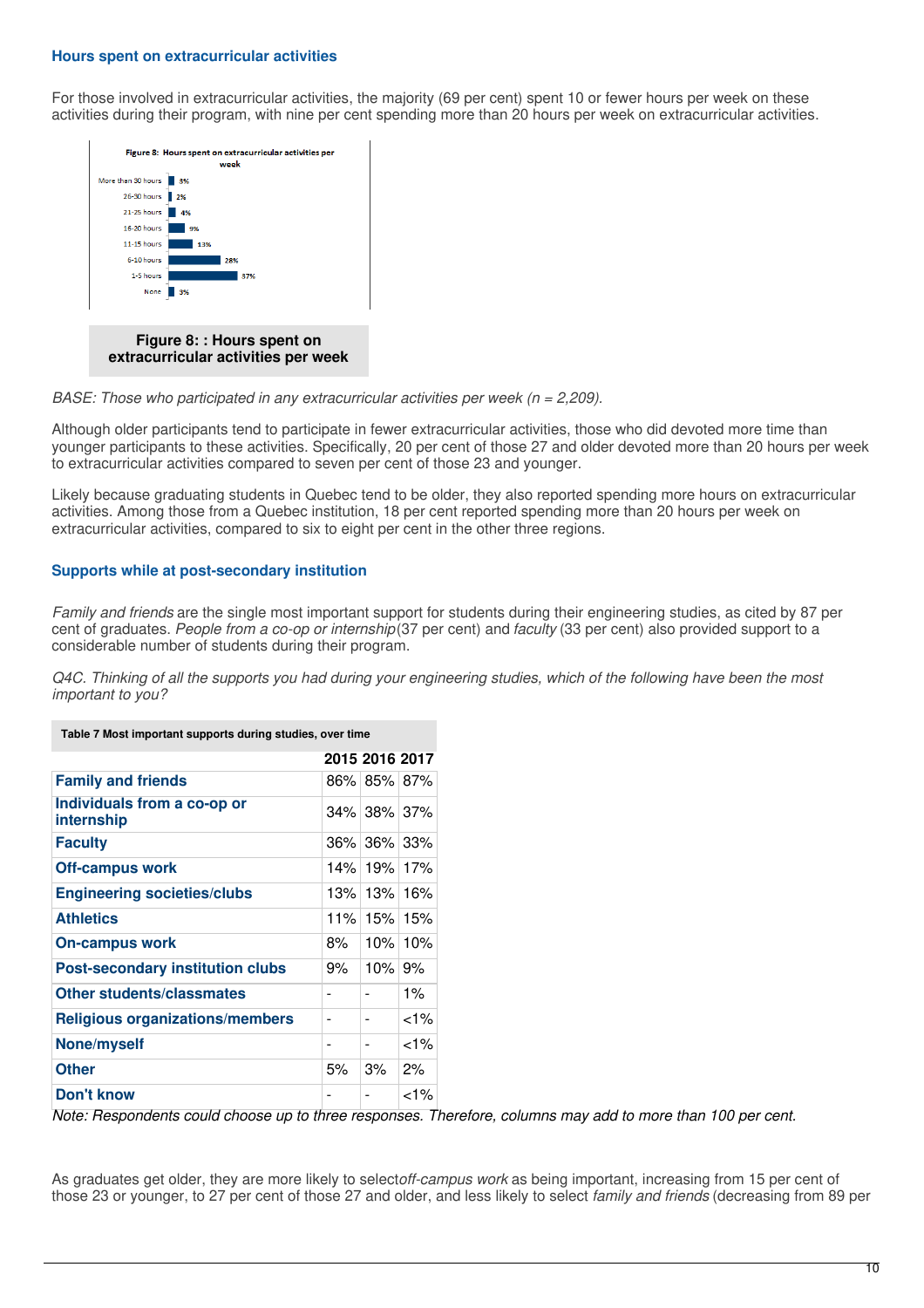cent to 79 per cent) and *athletics* (decreasing from 17 per cent to eight per cent).

# **Connection to engineering profession**

About seven in 10 graduates feel connected to the engineering profession, with 20 per cent feeling strongly connected.



### **Perception of self as an engineer or leader**

Graduates were asked to rate if they consider themselves to be an engineer. Nearly half (47 per cent) of graduates saying they absolutely consider themselves to be an engineer. Additionally, graduating students were asked if they consider themselves a leader. Yet again, nearly half (45 per cent) absolutely considering themselves a leader.

#### **Influences of activities to becoming an engineer**

Among three potential influencers on them becoming an engineer,*industry-based internships or co-ops* had the most influence, with 52 per cent of graduates saying they were very influential on becoming an engineer. *Academic courses* ranked second, with 27 per cent saying these were very influential. Just 14 per cent ranked*extracurricular activities* as being very influential.



# **Students' future plans**



### **Alexandre – 27 years old**

Alexandre graduated with a civil engineering degree from a university in Saskatchewan. He held a co-op position while completing his studies and found that working while attending school simultaneously was a challenge, as was meeting his family commitments. But with his degree and his work experience, he already feels like an engineer—he thinks he's well-prepared to enter the engineering workforce, and he's already received a job offer in the same province where he attended school. Recognizing the value of licensure, Alexandre definitely plans to pursue his professional engineering licence.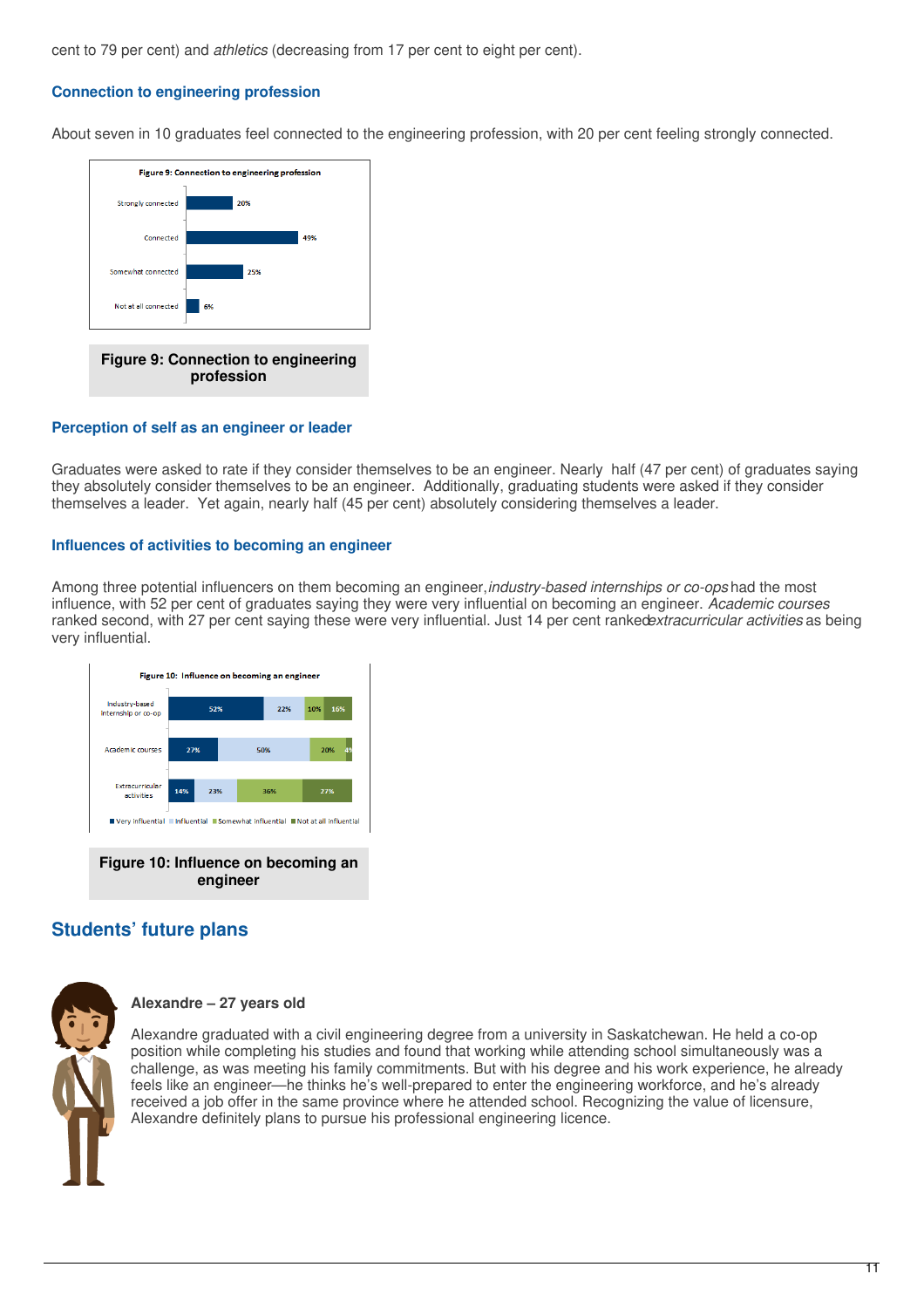## **Preparedness to enter engineering**

About eight in 10 graduates feel prepared to enter the engineering workforce, with 30 per cent saying they feel very prepared.



As graduates get older, they are more likely to say they feel very prepared to enter the engineering workforce, increasing from 26 per cent of those 23 or younger to 45 per cent of those 27 and older.

# **Reason for feeling prepared**

Among those who feel very or somewhat prepared to enter the engineering workforce, graduates primarily said it is because of their *co-op, work term, or internship*(31 per cent). Otherwise, graduates pointed to their*course work/program of studies* (7 per cent), *previous work in the industry*(6 per cent), or *simply a belief in themselves and their abilities*(7 per cent).

*Q13B. Why do you feel very prepared/somewhat prepared?*

| Table 8 Reasons for feeling prepared to enter engineering workforce              |      |
|----------------------------------------------------------------------------------|------|
|                                                                                  | 2017 |
| From co-op/work-term/internship placement(s)                                     | 31%  |
| Still have a lot to learn about my discipline that can't be learned in<br>school | 8%   |
| From coursework/program                                                          | 7%   |
| Believe in self/my abilities                                                     | 7%   |
| Not enough hands-on/practical training                                           | 6%   |
| Previous work/work in the industry                                               | 6%   |
| Coursework not related to real-world/courses outdated                            | 6%   |
| Lack of work term(s)/co-op(s)                                                    | 5%   |
| Don't know what to expect/lack of insight into jobs                              | 4%   |
| <b>Well-rounded education</b>                                                    | 4%   |
| Missing specific courses/training from program                                   | 4%   |
| <b>Other</b>                                                                     | 5%   |
| Don't know                                                                       | 18%  |

Note: Respondents could give more than one response. Therefore, column may add to more than 100 per cent. *BASE: Participants who feel very or somewhat prepared to enter the engineering workforce (n = 2,049).*

### **Reasons for feeling unprepared**

Among those who felt very or somewhat unprepared to enter the engineering workforce, three reasons tend to be mentioned most often: course work was not related to the 'real-world' or was outdated 20 per cent); they did not have a or *have enough work term(s), co-op(s), or internship(s)* (16 per cent); or*their training was not hands-on/practical*(15 per cent). Another nine per cent also mentioned that *it is difficult to find a job*, which may indicate that they may be prepared to work as an engineer, but their struggle to find a job may limit how prepared they feel.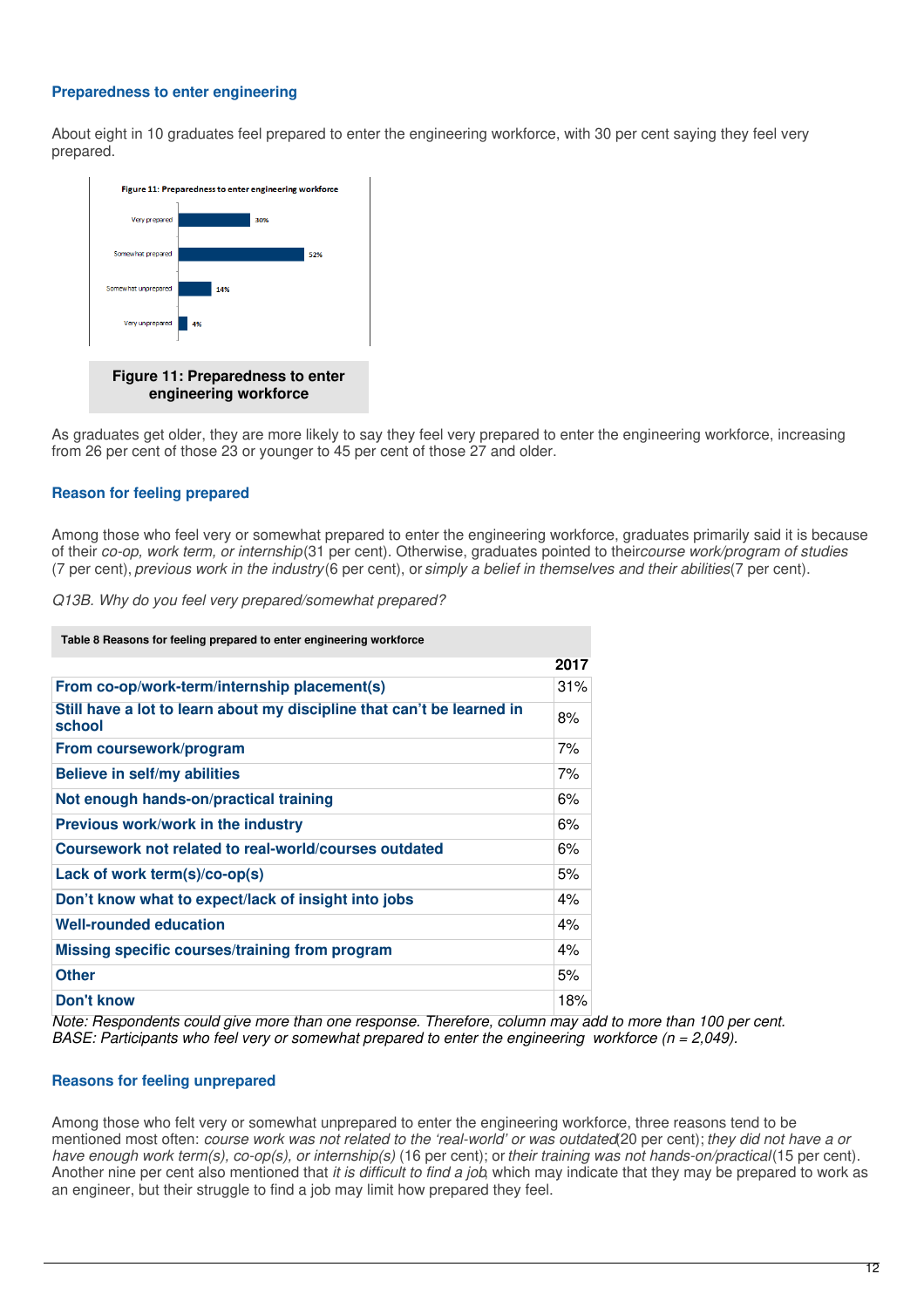| Table 9 Reasons for feeling unprepared to enter engineering workforce        |         |
|------------------------------------------------------------------------------|---------|
|                                                                              | 2017    |
| Coursework not related to real-world/courses outdated                        | 20%     |
| Lack of work term(s)/co-op(s)                                                | 16%     |
| Not enough hands-on/practical training                                       | 15%     |
| No jobs in industry/difficult to find a job                                  | 9%      |
| Concepts too general/lack of specialization                                  | 5%      |
| Don't feel prepared/confident                                                | 4%      |
| No interest in pursuing a job as an engineer                                 | 4%      |
| <b>Coursework focussed on grades/tests</b>                                   | 3%      |
| Don't know what to expect/lack of insight into jobs                          | 3%      |
| Poor instruction/issues with faculty                                         | 3%      |
| Not enough focus on soft skills (e.g., speaking, teamwork,<br>interpersonal) | 2%      |
| Poor experiences in co-op/work term                                          | 1%      |
| <b>Forget what was taught</b>                                                | 1%      |
| Believe in self/my abilities                                                 | $1\%$   |
| Missing specific courses/training from program                               | $< 1\%$ |
| <b>Other</b>                                                                 | 11%     |
| Don't know                                                                   | 16%     |

Note: Respondents could give more than one response. Therefore, column may add to more than 100 per cent. *BASE: Participants who feel very or somewhat prepared to enter the engineering workforce (n = 436).*

# **Plans post-graduation**

### **Post-graduation plans**

The only noticeable difference between graduates' immediate (within six months of graduating) and medium-term (six months to three years) plans are that slightly more expect to *travel/vacation* immediately following graduation, compared to medium-term plans (18 per cent versus four per cent). Otherwise, the most common plan is to *go into the workforce* (60 per cent immediate, 66 per cent medium-term).



**Figure 12: Immediate and mediumterm plans post-graduation**

While the majority in each age group plan on*going into the workforce* immediately after graduating*,* this increases as graduates get older (from 56 per cent among those 23 and younger to 75 per cent of those 27 and older). This tends to be primarily offset by older graduates being less likely to *pursue more education* (decreasing from 15 per cent for those 23 and under to six per cent for those older than 27). For medium-term plans, *pursuing more education*also decreases by age (from 20 per cent to 11 per cent), while *starting my own business*increases (from five per cent to 14 per cent).

Although immediate plans show little difference across the four regions, medium-term plans show some differences. For instance, those in Quebec are most likely to say they will *start their own business* (11 per cent versus five to six per cent), while those in Ontario are most likely to *pursue more education* (23 per cent versus 15 to 16 per cent).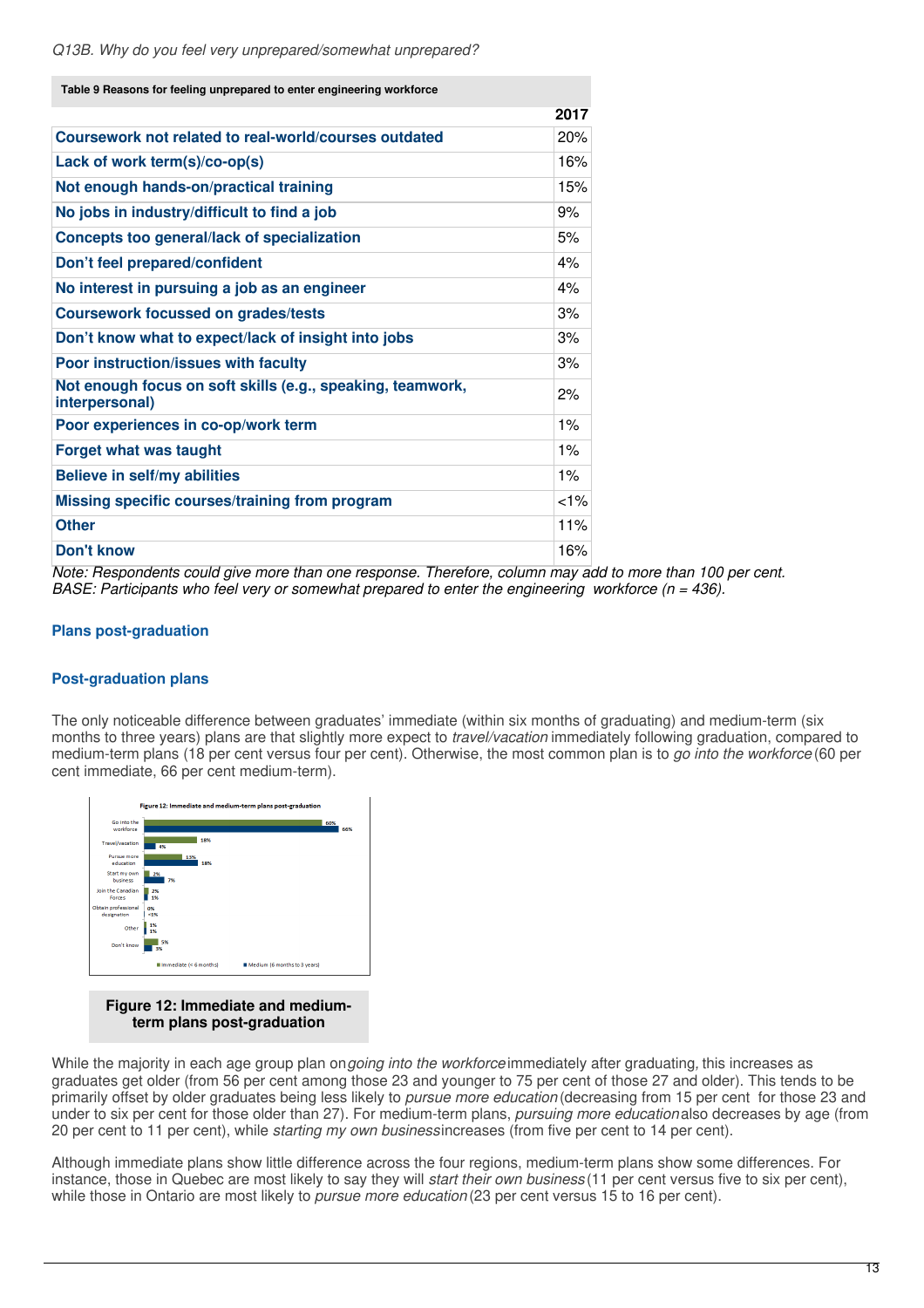# **Post-graduation education plans**

Of the 24 per cent who reported plans to further their education either immediately after graduation or in the medium-term, they most commonly plan to pursue either a master's degree (66 per cent) or doctorate degree (12 per cent) in engineering.

Compared to the past two years, there is a noticeable increase in the proportion who plan to pursue an MBA (20 per cent in 2017, compared to six per cent or fewer in the past two years). In part, this may be due to the fact that the question asked graduates about their immediate- and medium-term plans in 2017, but in the past two years has only asked about their immediate plans.

*Q13. Which of the following best describes the education you plan to pursue?*

| Table 10 Post-graduation education plans, over time                                  |       |                |            |
|--------------------------------------------------------------------------------------|-------|----------------|------------|
|                                                                                      |       | 2015 2016 2017 |            |
| Pursue a master's degree in engineering                                              |       | 66% 79% 66%    |            |
| <b>Pursue an MBA</b>                                                                 | 2%    | 6%             | 20%        |
| Pursue a master's degree in another area of study (other<br>than MBA or engineering) | 9%    |                | $10\%$ 12% |
| <b>Pursue a PhD in engineering</b>                                                   | 7%    | 10%            | 12%        |
| Pursue another professional degree (e.g., medicine, law,<br>accounting, teaching)    | 7%    | 6%             | 11%        |
| Pursue a PhD in another area of study                                                | $1\%$ | 3%             | 4%         |
| Pursue another type of education                                                     | 2%    | 3%             | 3%         |
| Don't know/unsure/no response                                                        | 6%    | $1\%$          | 4%         |

Note: Due to rounding, columns may not sum to 100 per centBASE: Participants who plan to pursue more education after *graduation (n = 589).*

# **Pursue a career in the field of engineering**

All graduates were asked if they plan to pursue a career in engineering once they complete their education. Almost nine in 10 think they will, with 53 per cent saying they definitely will.



**engineering**

Although it does not meet the threshold for statistical significance, it appears that older graduates are more likely than younger graduates to indicate that they will definitely pursue a career in the field of engineering, increasing from 50 per cent of those 23 and younger to 71 per cent of those 27 and older.

### **Career in engineering, over time**

The proportion who definitely or probably will pursue a career in engineering fell below 90 per cent for the first time in 2017 (while it has ranged from 90 per cent to 95 per cent over the past four years).

*Q14. When you complete your education, do you plan to pursue a career in the engineering field?*

| Table 11 Plans to pursue career in engineering, over time |  |                          |  |  |  |
|-----------------------------------------------------------|--|--------------------------|--|--|--|
|                                                           |  | 2013 2014 2015 2016 2017 |  |  |  |
| <b>Definitely will</b>                                    |  | 65% 61% 58% 60% 53%      |  |  |  |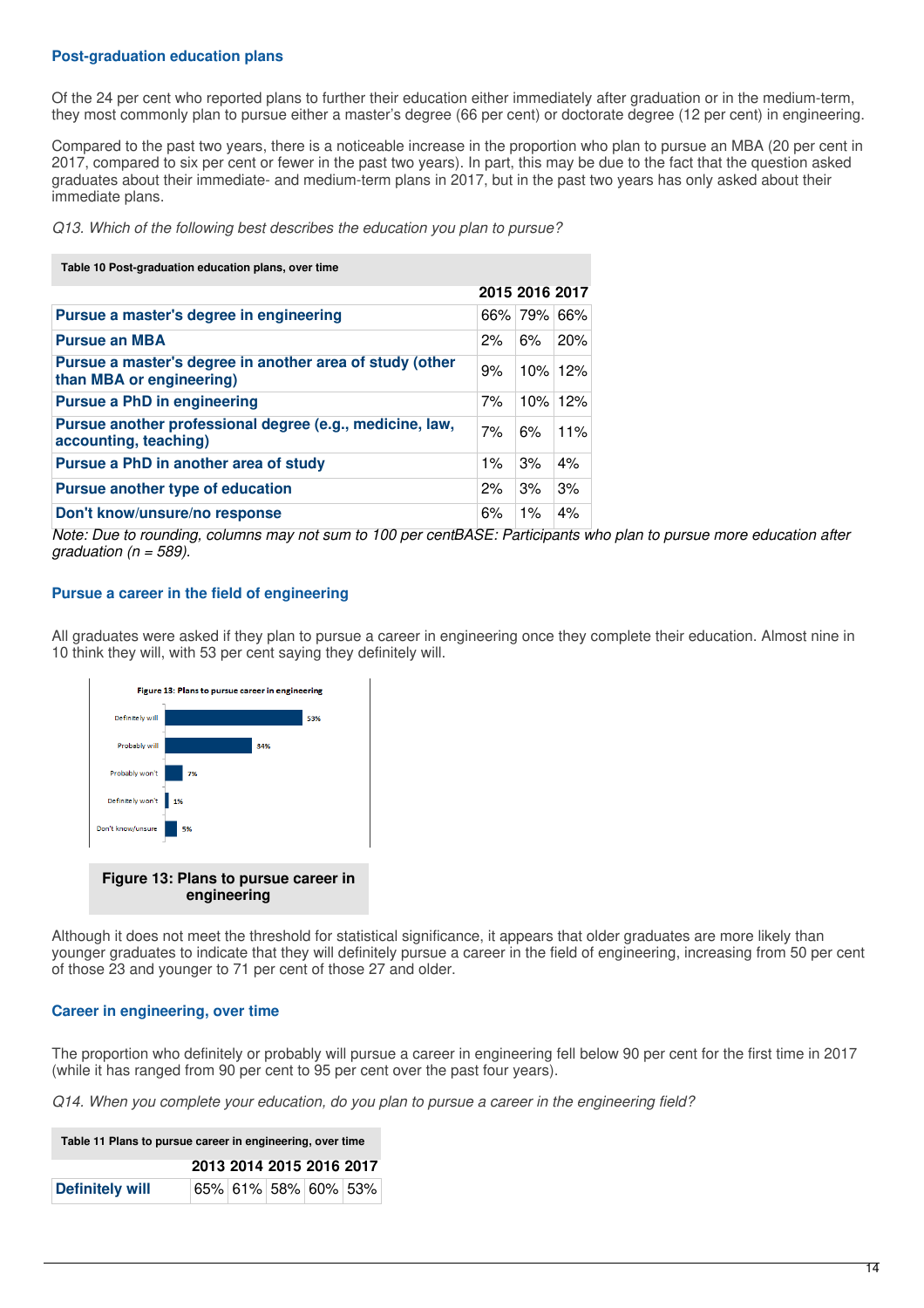| <b>Probably will</b>    | 30% 31% 32% 30% 34% |            |    |
|-------------------------|---------------------|------------|----|
| <b>Probably won't</b>   | $4\%$ 6% 5% 3% 7%   |            |    |
| <b>Definitely won't</b> | $1\%$ 1% 1% 2% 1%   |            |    |
| Don't know/unsure       | 5%                  | $ 4\% $ 5% | 5% |

*Note: Due to rounding, columns may not sum to 100 per cent.*

# **Where they plan to work**

Among those who plan to work in the engineering field, about seven in 10 plan to work in Canada, either in the province where they attended school (52 per cent) or elsewhere in the country (16 per cent). Just six per cent plan on working in the US and four per cent elsewhere in the world. These results have been very similar over the past three years.

*Q17D. Where do you plan to work?*

**Table 12 Where graduates pursuing engineering career plan to work, over time**

|                                         | 2015 2016 2017     |  |
|-----------------------------------------|--------------------|--|
| In the province I'm attending<br>school | 49% 53% 52%        |  |
| <b>Elsewhere in Canada</b>              | 16% 14% 16%        |  |
| In the United States                    | $6\%$ $6\%$ $16\%$ |  |
| <b>Elsewhere in the world</b>           | 7% 5% 4%           |  |
| <b>Don't know/unsure</b>                | $22\%$ 22% 21%     |  |

*Note: Due to rounding, columns may not sum to 100 per cent. BASE: Those who are definitely or probably pursuing a career in engineering (n = 2,165).*

Graduates in the Atlantic region are much less likely than those in other regions to expect to work in the province in which they are attending school (29 per cent of Atlantic graduates compared to 53 to 57 per cent in other regions). Atlantic graduates are more likely to seek work elsewhere in Canada (40 per cent compared to 12 to 16 per cent in other regions). Also, graduates in Ontario are more than twice as likely to expect to work in the US (10 per cent versus three to four per cent in other regions).

# **Biggest challenge for those pursuing a career in engineering**

When asked to identify the biggest challenge graduates will face early in their career, the most common challenge is a practical one: *finding a job* (26 per cent). Other job-related challenges are related to*learning curves/learning new skills* (10 per cent) and *transitioning from school to work*(nine per cent). Another nine per cent said their biggest challenge is*having confidence in themselves*.

*Q17D1. What do you anticipate as the biggest challenge you will face in your early career?*

| Table 13 Biggest challenge in pursuing career in engineering |       |  |  |  |
|--------------------------------------------------------------|-------|--|--|--|
|                                                              | 2017  |  |  |  |
| Finding a job                                                | 26%   |  |  |  |
| Learning curve/learning new skills                           | 10%   |  |  |  |
| <b>Transitioning from school to work</b><br>environment      | 9%    |  |  |  |
| <b>Confidence/proving myself</b>                             | 9%    |  |  |  |
| <b>Lack of experience/technical skills</b>                   | 6%    |  |  |  |
| <b>Figuring out career path</b>                              | 3%    |  |  |  |
| <b>Financial/life stability</b>                              | 3%    |  |  |  |
| <b>Work-life balance/relationships</b>                       | 3%    |  |  |  |
| Finding a job that is right for me                           | 2%    |  |  |  |
| <b>Gender/race discrimination</b>                            | $1\%$ |  |  |  |
| <b>Other</b>                                                 | 7%    |  |  |  |
| Don't know                                                   | 24%   |  |  |  |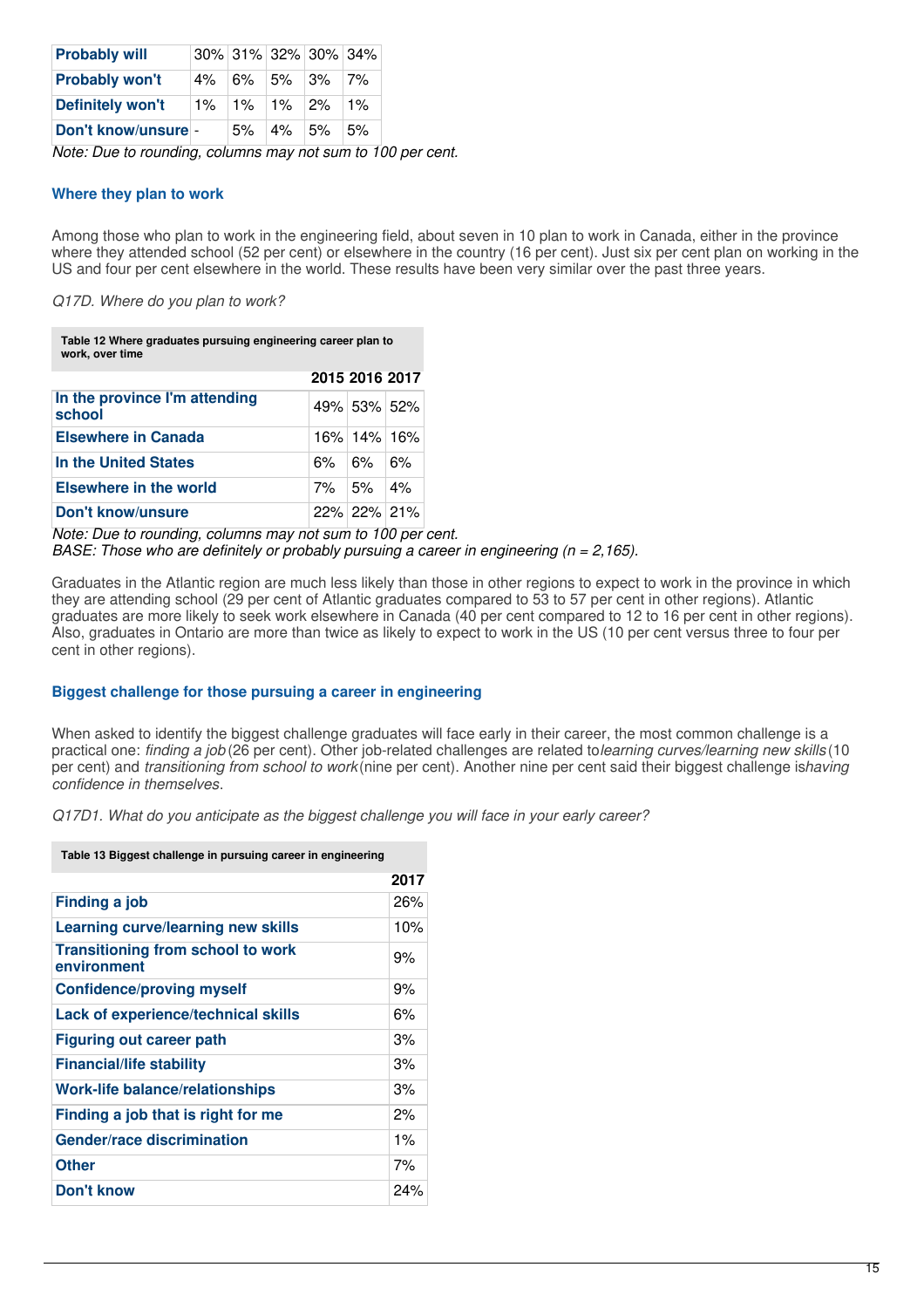Those in the Atlantic (39 per cent) and western (31 per cent) regions are more likely than those in Quebec (13 per cent) and Ontario (25 per cent) to indicate that *finding a job* is the biggest challenge they will face early in their career. Those in Quebec are about twice as likely as those in other regions to say the biggest challenge will be *confidence/proving themselves* (14 per cent versus seven to eight per cent in other regions).

## **Reasons for not pursuing a career in engineering**

Those who indicated that they probably or definitely would not pursue a career in engineering, or were not sure, were asked for a reason. Most commonly, they reported that they are *simply interested in other areas of work*(31 per cent), *engineering is not what they thought it would be* (12 per cent), or that they are*having trouble finding engineering-related work* (10 per cent).

*Q16. What is the primary reason you decided to pursue a career outside of engineering?*

| Table 14 Reasons for not pursuing a career in engineering, over time |  |
|----------------------------------------------------------------------|--|
|----------------------------------------------------------------------|--|

|                                                                        |    | 2013 2014 2015 2016 2017 |                |                          |       |
|------------------------------------------------------------------------|----|--------------------------|----------------|--------------------------|-------|
| I am interested in other areas of work                                 | 7% | 7%                       |                | 12% 34% 31%              |       |
| Engineering is not what I thought it was going<br>to be                |    | 27% 38% 31% 13% 12%      |                |                          |       |
| I am having trouble finding engineering-related<br>work                |    |                          | 4%             | 11% 10%                  |       |
| I do not like the culture of the industry                              | ۰  | ۰                        | 3%             | 12%                      | 8%    |
| Better employment opportunities in another<br>field                    |    | $20\%$ 17% 14% 7%        |                |                          | 8%    |
| Never intended to pursue a career in<br>engineering                    |    | 16% 12% 18% 5%           |                |                          | 8%    |
| I would like to pursue another area of study                           |    |                          |                | 4%                       | 8%    |
| Opportunities to earn more money in another<br>field                   |    | $13\%$ 10% 6%            |                | 7%                       | 6%    |
| Not enough opportunities to positively influence<br>world/community    |    | ۰                        |                | $\overline{\phantom{0}}$ | 3%    |
| <b>Employment does not require engineering</b><br><b>accreditation</b> |    | ۰                        | $\blacksquare$ | $1\%$                    | $1\%$ |
| <b>Other</b>                                                           | 7% | 8%                       | 9%             | 5%                       | 5%    |

*Note: Due to rounding, columns may not sum to 100 per cent.*

*BASE: Those who are definitely or probably not pursuing a career in engineering (n = 320).*

### **Type of career pursuing instead of engineering**

Those who do not plan to pursue a career in engineering or are unsure if they plan on pursuing an engineering career were asked in what area they planned to work. Most commonly, these graduates plan to work in *industry* (18 per cent), *research* (18 per cent), or *government* (14 per cent); however, many selected more than one area, indicating an overlap in many areas.

*Q17. What type of career do you plan to pursue? Select all that apply.*

| Table 15 Type of career planning on pursuing, over<br>time |           |            |  |  |
|------------------------------------------------------------|-----------|------------|--|--|
|                                                            | 2016 2017 |            |  |  |
| <b>Industry</b>                                            | 23%18%    |            |  |  |
| <b>Research</b>                                            |           | 17% 18%    |  |  |
| Government                                                 | 15% 14%   |            |  |  |
| <b>Medicine</b>                                            |           | $10\%$ 12% |  |  |
| <b>Marketing</b>                                           | ୫%        | $11\%$     |  |  |
| <b>Project management</b>                                  |           | $13%$ 10%  |  |  |
| Law/policy                                                 | 8%        | 10%        |  |  |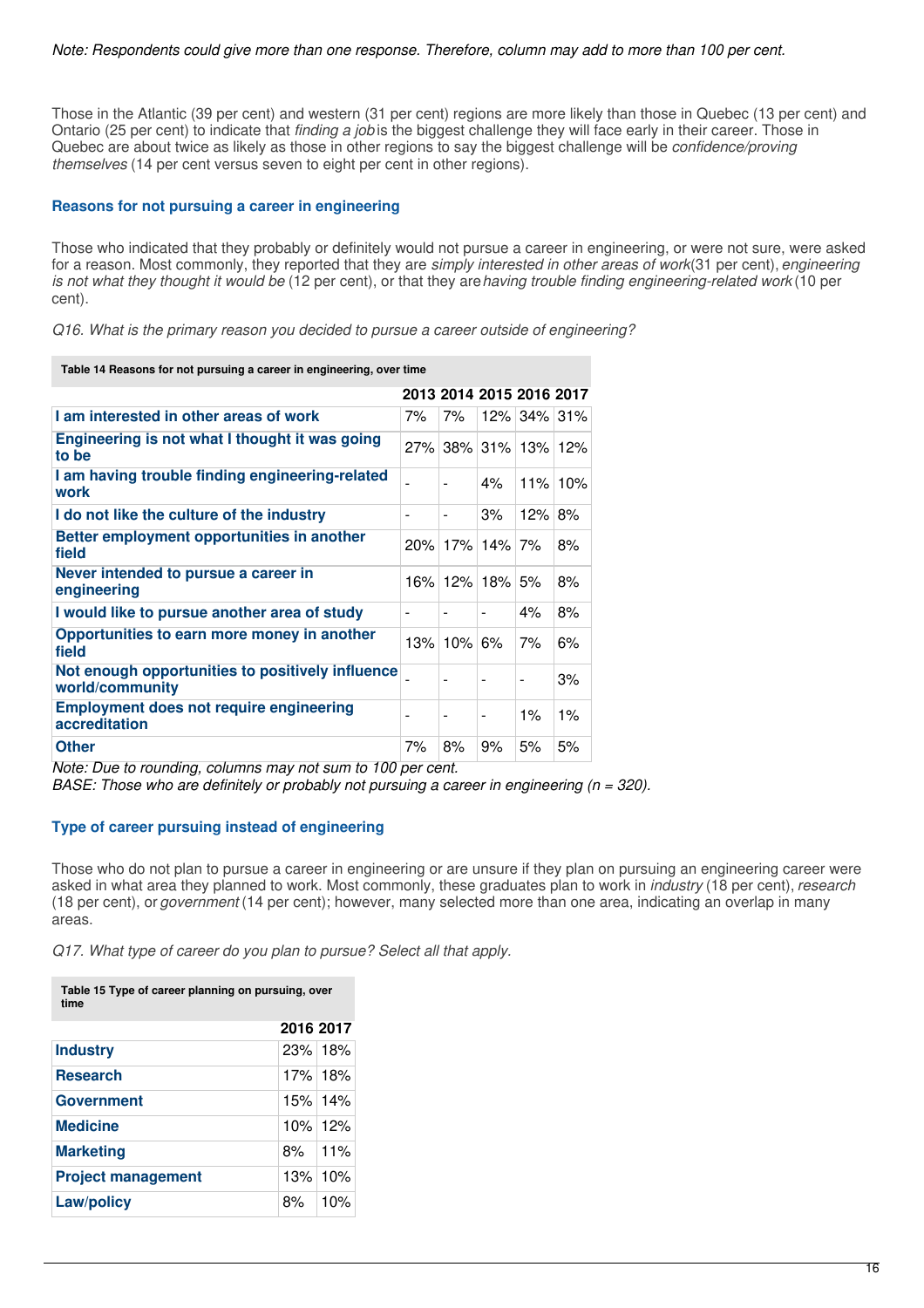| <b>Finance/banking</b>          | 7%                       | 9%       |
|---------------------------------|--------------------------|----------|
| <b>Start your own business</b>  | 16% 8%                   |          |
| <b>Management</b>               | 11% 8%                   |          |
| <b>Consulting</b>               |                          | 7%       |
| <b>Business</b>                 | 8%                       | 7%       |
| <b>Non-profit</b>               | $11\%$ 7%                |          |
| <b>Technology</b>               |                          | 4%       |
| <b>Engineering</b>              | $\overline{a}$           | 3%       |
| IΤ                              | $1\%$                    | 3%       |
| <b>Military</b>                 | 2%                       | 3%       |
| <b>Construction</b>             | 1%                       | 3%       |
| <b>Software</b>                 | 3%                       | 2%       |
| <b>Education</b>                | 2%                       | 2%       |
| <b>Architecture</b>             | $\overline{\phantom{0}}$ | ${<}1\%$ |
| <b>Other</b>                    | 19%                      | 11%      |
| Not sure/unknown/no<br>response |                          | 7%       |

Note: Respondents could give more than one response. Therefore, columns may add to more than 100 per cent. BASE: Those who are definitely or probably not or unsure if pursuing a career in engineering ( $n = 320$ ).

### **Job offers**

In 2017, 43 per cent of graduates have received a job offer in the field of engineering, which is up from 37 per cent in 2016 and 38 per cent in 2015.

Those who have been offered a job in the field of engineering are more likely than those who have not been offered a job to say they absolutely feel like an engineer (56 per cent versus 40 per cent) or a leader (55 per cent versus 39 per cent).

*Q17E. Have you already been offered a job(s) in the field of engineering?*

| Table 16 Job offer in<br>field of engineering,<br>over time |  |                      |  |  |  |
|-------------------------------------------------------------|--|----------------------|--|--|--|
| 2015 2016 2017                                              |  |                      |  |  |  |
|                                                             |  | Yes 38% 37% 43%      |  |  |  |
|                                                             |  | No   62%   63%   57% |  |  |  |

*Note: Due to rounding, columns may not sum to 100 per cent.*

Although it does not quite meet the threshold for statistical significance, those in the Atlantic (32 per cent) and western (38 per cent) regions are less likely than those in Quebec (54 per cent) and Ontario (43 per cent) to indicate they have been offered a job in the field of engineering.

#### **Number of job offers**

Among those who reported receiving a job offer, the average number of offers they have received is about two (1.9 offers) in 2017; however, the most common number of offers was one (52 per cent). The number of offers received is similar to 2016 (1.8 offers on average).

*Q17F. How many jobs have you been offered in the field of engineering?*

| Table 17 Number of job offers, over time |                |             |  |  |
|------------------------------------------|----------------|-------------|--|--|
|                                          | 2015 2016 2017 |             |  |  |
| <b>One</b>                               |                | 58% 52% 52% |  |  |
| <b>Two</b>                               |                | 25% 29% 28% |  |  |
| <b>Three</b>                             |                | 11% 11% 12% |  |  |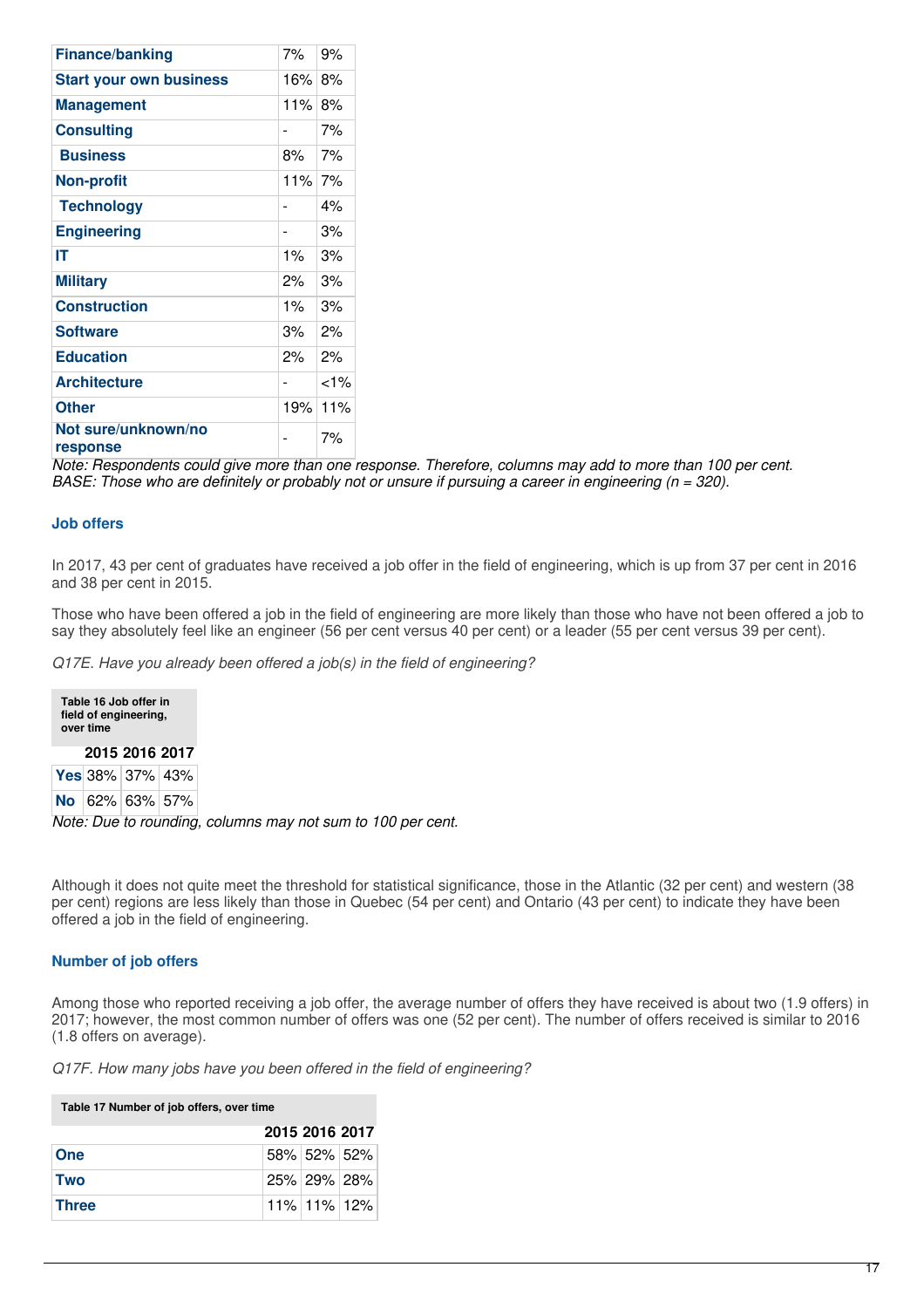| <b>Four</b>                                   | $ 3\% $ 5% $ 4\% $ |  |
|-----------------------------------------------|--------------------|--|
| <b>Five or more</b>                           | $2\%$ 3% 4%        |  |
| <b>Average number of job</b><br><b>offers</b> | $1.1$   1.8   1.9  |  |

*Note: Due to rounding, columns may not sum to 100 per cent. BASE: Those who received an engineering job offer.*

# **Resources used to find engineering work**

The most common resources used to find engineering work can be classified into four categories:

- **On-campus resources:** About 60 per cent use these resources, with*on-campus student career services at the* » *institution level* (41 per cent) most commonly used.
- »**Mentors:** About 52 per cent rely on mentors, most often a mentor from*a co-op or internship* (41 per cent).
- **Online resources:** About 35 per cent use online resources, with*Indeed* (19 per cent) and *LinkedIn* (11 per cent) » being the most commonly mentioned websites.
- **Family and friends:** About 33 per cent rely on*family or friends*, although most predominantly on*family* (31 per » cent).

| Q17G. What resources have you used to find engineering work? Select all that apply. |  |  |  |
|-------------------------------------------------------------------------------------|--|--|--|
|-------------------------------------------------------------------------------------|--|--|--|

| Table 18 Resources used to find engineering work, over time                 |           |         |
|-----------------------------------------------------------------------------|-----------|---------|
|                                                                             | 2016 2017 |         |
| <b>On-campus</b>                                                            |           | 61% 60% |
| On campus, student career services (at the institution level)               |           | 42% 41% |
| On campus, student career services in the faculty/college of<br>engineering |           | 30% 29% |
| On campus, student career services in my department                         | 16%       | 16%     |
| Faculty in my department or other departments                               | 12%       | 12%     |
| <b>Career fairs</b>                                                         |           | 1%      |
| <b>Mentors</b>                                                              | 49%       | 52%     |
| Mentors from co-op or internship experiences                                | 39%       | 41%     |
| <b>Mentors from other work experiences</b>                                  | 21%       | 19%     |
| <b>Role models</b>                                                          | 9%        | 10%     |
| <b>Online</b>                                                               | 33%       | 35%     |
| <b>Indeed</b>                                                               | 18%       | 19%     |
| <b>LinkedIn</b>                                                             | 7%        | 11%     |
| <b>Company websites</b>                                                     | 5%        | 6%      |
| <b>Monster</b>                                                              | 2%        | 2%      |
| <b>Glassdoor</b>                                                            | 1%        | 2%      |
| <b>Government job websites</b>                                              |           | 2%      |
| <b>Workopolis</b>                                                           | $1\%$     | 1%      |
| <b>Career Beacon</b>                                                        |           | 1%      |
| <b>Other websites</b>                                                       | 13%       | 10%     |
| <b>Family/friends</b>                                                       | 33%       | 33%     |
| <b>Family</b>                                                               | 31%       | 31%     |
| <b>Friends/classmates</b>                                                   | 2%        | 3%      |
| <b>Other</b>                                                                | 7%        | 4%      |
| I have not looked for engineering work                                      | 9%        | 10%     |

Note: Respondents could give more than one response. Therefore, totals may add to more than 100 per cent.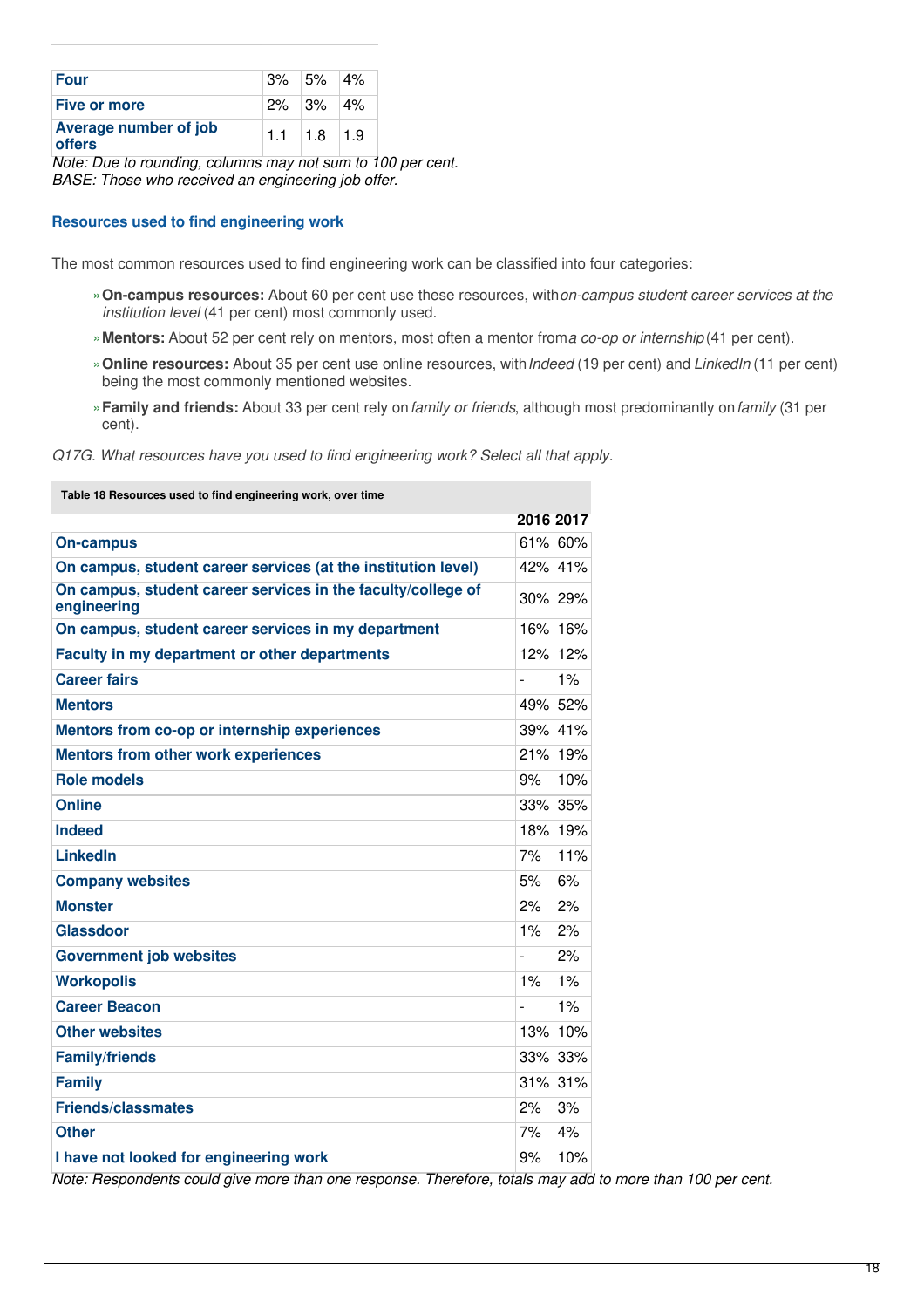There is very little difference across age groups in the resources they use to find engineering work. The only noticeable differences are that younger graduates tend to rely on *family* (34 per cent among graduates 23 and younger compared to 19 per cent among those 27 and older) and *on-campus student career services at the institution level*(decreasing from 42 per cent to 33 per cent) more than older graduates.

The only noticeable difference across regions is that*Indeed* is mentioned much less often in Quebec compared to other regions (seven per cent versus 20 to 26 per cent).

## **Plans to stay in Canada**

Among those who are not permanent residents of Canada, 68 per cent plan on staying in Canada after their degree is completed, while 10 per cent plan on leaving Canada. These results are fairly consistent over the past three years.

*Q36A. Do you plan on staying in Canada after your bachelor's degree is completed?*

| Table 19 Plan to stay in<br>Canada, over time |  |             |  |  |  |  |  |
|-----------------------------------------------|--|-------------|--|--|--|--|--|
| 2015 2016 2017                                |  |             |  |  |  |  |  |
| <b>Yes</b>                                    |  | 62% 71% 68% |  |  |  |  |  |
| <b>No</b>                                     |  | 16% 10% 11% |  |  |  |  |  |
| <b>Unsure</b> 21% 19% 22%                     |  |             |  |  |  |  |  |

*Note: Due to rounding, columns may not sum to 100 per cent. BASE: Those who are not a permanent resident of Canada (n = 124).*

# **Licensure Plans**

# **Professional activity**

# **Professional engineering licensure**

Slightly fewer than eight in 10 indicated that they definitely (44 per cent) or probably (32 per cent) will apply to their provincial association for licensure as a professional engineer (P.Eng.).



Although it just fails to meet the threshold for statistical significance, the older a graduate is, the more likely they are to say they definitely will be applying for licensure as a professional engineer (P.Eng.), increasing from 40 per cent of those 23 and younger to 61 per cent of those 27 and older.

### **Licensure, over time**

The proportion who definitely will be applying to their provincial association declined from 50 per cent in 2016 to 44 per cent in 2017, which is the lowest proportion over the past five years.

Q21. Do you intend to apply to your provincial association for licensure as a Professional Engineer (P.Eng.)?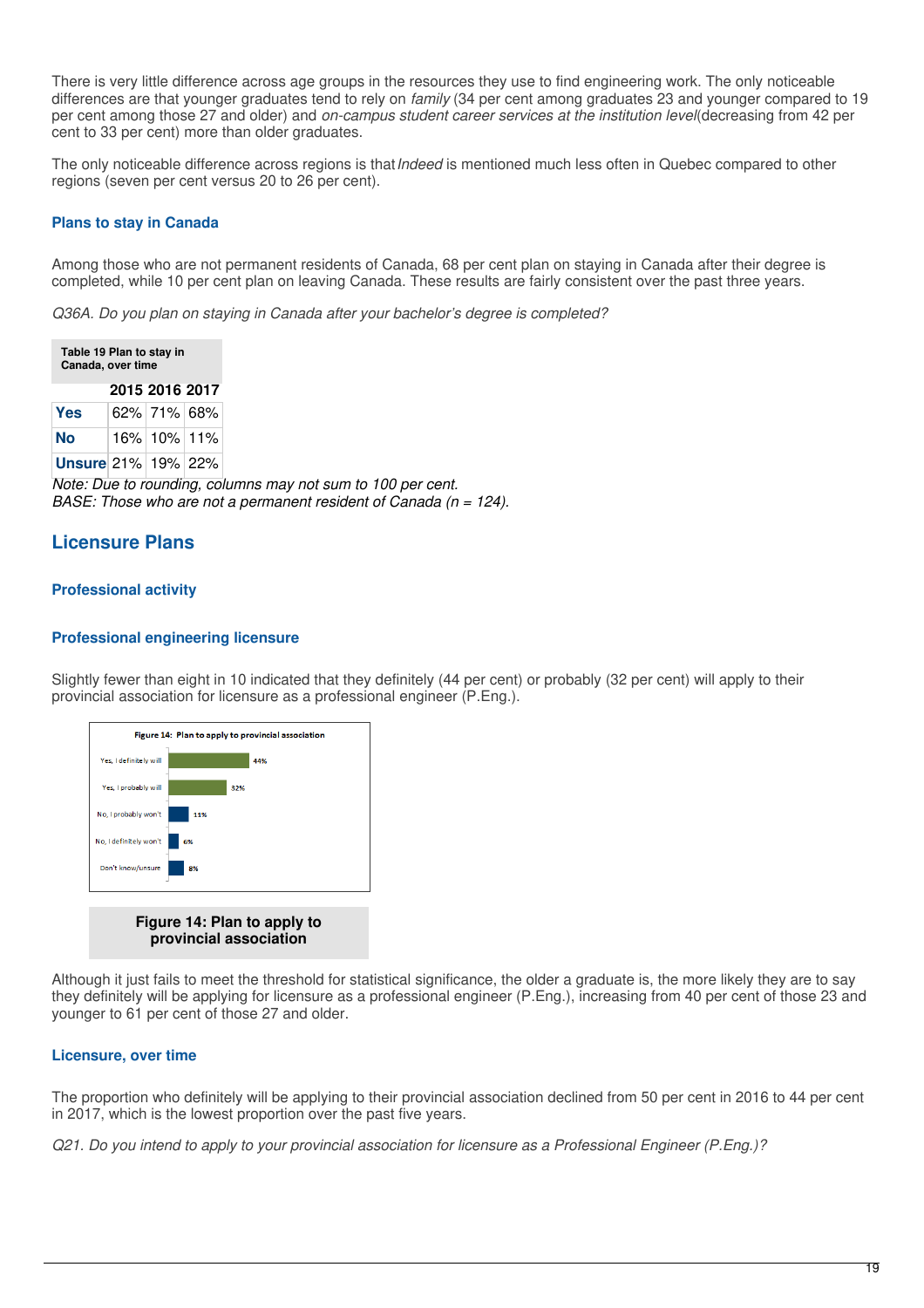**Table 20 Plan to apply to provincial association, over time**

|                         |    | 2013 2014 2015 2016 2017 |        |    |     |
|-------------------------|----|--------------------------|--------|----|-----|
| <b>Definitely will</b>  |    | 55% 49% 46% 50% 44%      |        |    |     |
| <b>Probably will</b>    |    | 28% 30% 30% 29% 32%      |        |    |     |
| <b>Probably won't</b>   | 8% | 9%                       | 12% 9% |    | 11% |
| <b>Definitely won't</b> | 3% | 4%                       | 4%     | 4% | 6%  |
| Don't know/unsure 7%    |    | 9%                       | 9%     | 9% | 8%  |

*Note: Columns may add to more than 100 per cent.*

#### **Reasons for not applying**

Those who do not intend on applying for their licensure said it is because*they don't need it to work in their field*(30 per cent) or they *plan on applying for it in a different province than the one they studied in*(26 per cent).

*Q23. Why do you not intend to apply for licensure as a Professional Engineer (P.Eng.)?*

| Table 21 Reason for not applying                                          |       |
|---------------------------------------------------------------------------|-------|
| Don't need it/field I'm in doesn't benefit me                             | 30%   |
| Apply for licence in other province/work in other province                | 26%   |
| Unsure/will not work in the field                                         | 19%   |
| Work outside of the country                                               | 9%    |
| <b>Cost/too expensive</b>                                                 | 3%    |
| Don't have a P.Eng. I can work under/can't get the required<br>experience | 7%    |
| Only if I have to                                                         | $1\%$ |
| Too much time/effort                                                      | 4%    |
| Too much responsibility to maintain                                       | 2%    |
| <b>Other</b>                                                              | 7%    |
| Don't know/no response                                                    | 2%    |

Note: Respondents could choose more than one response; therefore, column may sum to more than 100 per cent. *BASE: Those who do not intend to apply for their provincial association for licensure (n = 410).*

#### **Where graduates will apply for licensure**

Of those who are likely to apply for licensure, almost all (99 per cent) said they would do so in Canada. However, many reported that they may also apply in other jurisdictions, especially the US (15 per cent), Europe (six per cent), or Asia (four per cent).



BASE: Those who do intend to apply for a P.Eng. licence  $(n = 2,078)$ .

## **Where will apply for licensure, over time**

Results in 2017 are on par with 2016 in terms of where graduates expect to apply for licensure.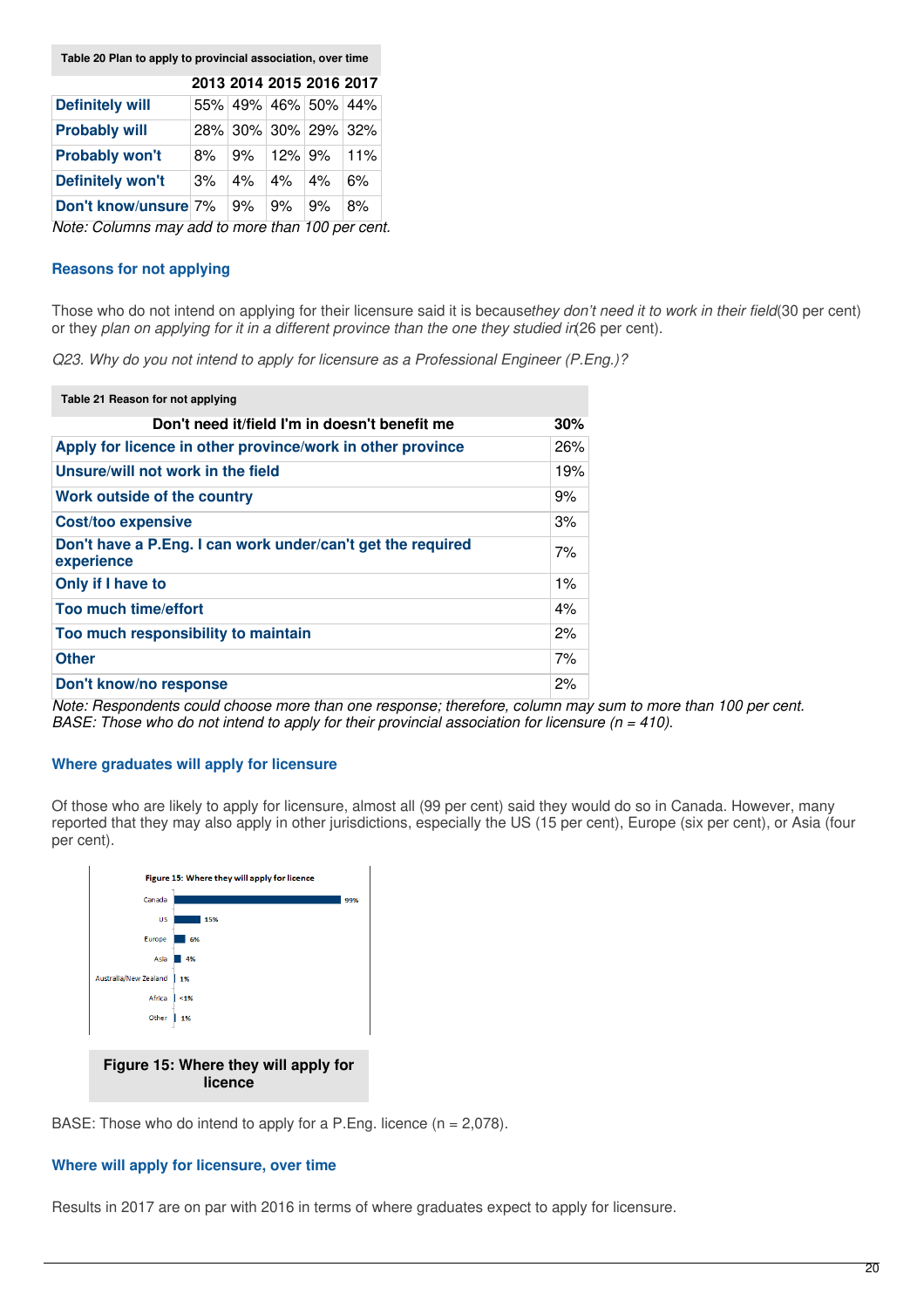#### *Q25. Where do you intend to apply for licensure?*

| Table 22 Where will apply for licence, |
|----------------------------------------|
| over time                              |

|                                        | 2016 2017   |               |
|----------------------------------------|-------------|---------------|
| <b>Canada</b>                          | 99% 99%     |               |
| US                                     |             | 17% 15%       |
| <b>Europe</b>                          | $7\%$ 6%    |               |
| Asia                                   | $4\%$ $4\%$ |               |
| <b>Australia/New</b><br><b>Zealand</b> |             | $<1\%$ $<1\%$ |
| <b>Africa</b>                          |             | $<1\%$ $<1\%$ |
| <b>Other</b>                           | $1\%$ 1%    |               |

Note: Respondents could choose more than one response. Therefore, totals may add to more than 100 per cent. *BASE: Those who do intend to apply for a P.Eng. licence (n = 2,078).*

Those in the Atlantic region (nine per cent) tend to be less likely to intend to apply to the US than those in Ontario (19 per cent), the western region (15 per cent), or Quebec (13 per cent). However, there is virtually no difference in applying within Canada, as 99 per cent in each region plan to do so.

#### **Understanding of licencing roles and requirements**

### **Licencing practices**

Most graduates correctly identified that a professional engineers' licence is required for the following:

- »to practise engineering work independently (87 per cent)
- »to use the title "Engineer" (85 per cent)

Further, most graduates (76 per cent) also correctly identified that a professional engineering licence is not required to practise engineering work under the supervision of a P.Eng.



*BASE: Those who do intend to apply for a P.Eng. licence (n = 2,078).*

Graduates aged 23 or younger (20 per cent) are less likely than those aged 24 to 26 (34 per cent) or 27 and older (33 per cent) to say that a professional engineering licence *is required to practise engineering work under the supervision of a P.Eng*.

Graduates in Quebec (95 per cent) and Ontario (87 per cent) are more likely than those in the Atlantic (77 per cent) and western (77 per cent) regions to know that *a licence is required before using the title 'Engineer.'*In addition, those in Quebec (37 per cent) are more likely than those in other regions (16 per cent to 24 per cent) to say that a professional engineering licence *is required to practice engineering work under the supervision of a P.Eng*.

### **Awareness score**

As shown in the figure below, 55 per cent of the respondents received a high (perfect) score, answering all three statements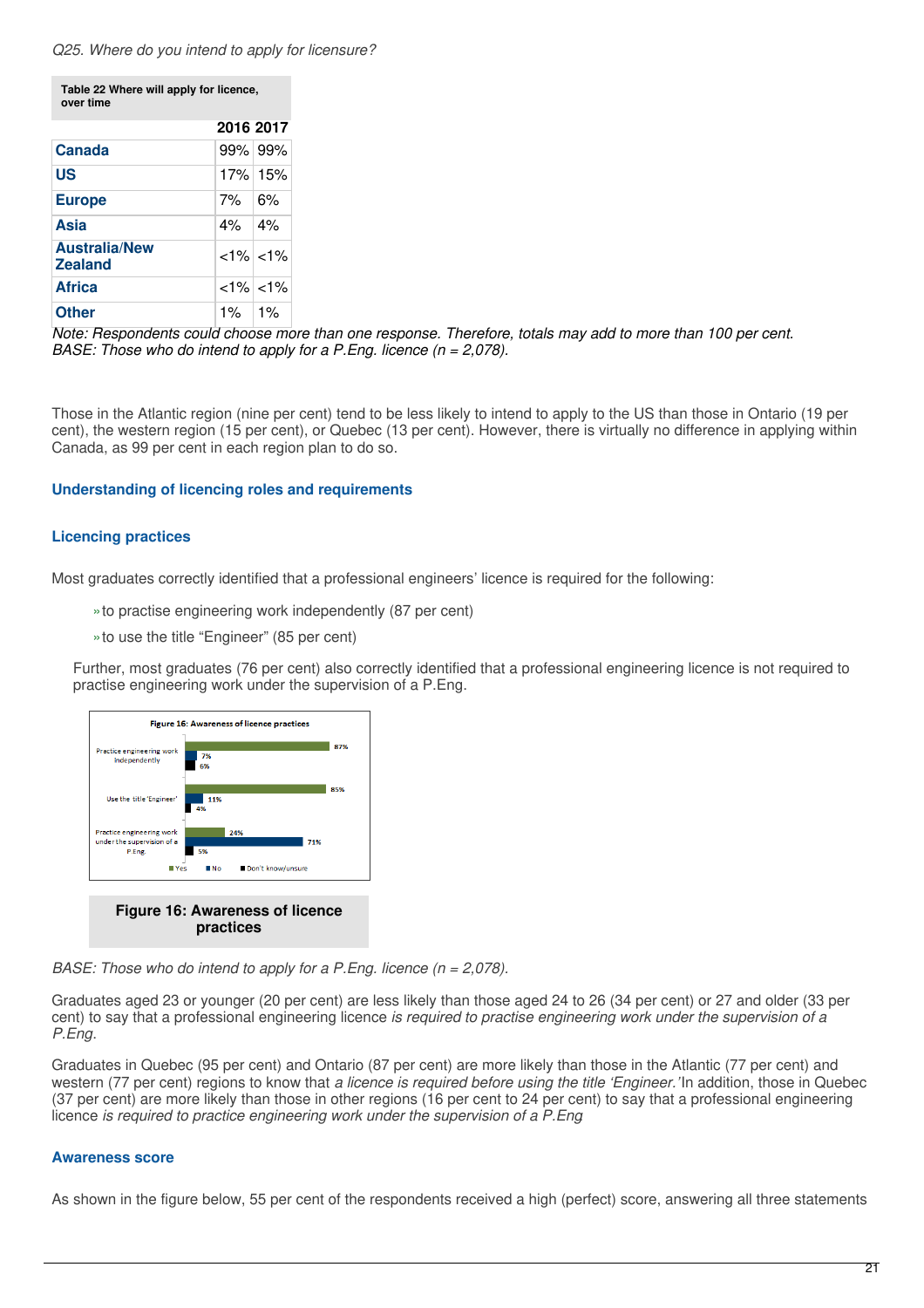correctly (that is, a licence is required to practice engineering work independently and to use the title engineer, but not to practise engineering work under the supervision of a P.Eng.), while 35 per cent answered two of the three questions correctly.



*BASE: Those who do intend to apply for a P.Eng. licence (n = 2,078).*

Graduates in Ontario (62 per cent) and the Atlantic (59 per cent) region are more likely to receive a perfect score for the three questions compared to those in the western (52 per cent) region or in Quebec (49 per cent).

### **Licencing practices, over time**

Compared to previous years, graduates are about equally as likely to correctly say that a licence is required to*practise engineering work independently* and to *use the title 'Engineer'*, and more likely to incorrectly say it is required to*practise engineering work under the supervision of a P.Eng.*

*Q8. As far as you know, is a professional engineers' licence required before being able to…*

**Table 23 Licencing practices, over time**

| <b>7Score, over time</b> |
|--------------------------|
|--------------------------|

|                                                                | <b>LUIS LUIT LUIS LUIU LUI</b> |  |                             |                                                                            |
|----------------------------------------------------------------|--------------------------------|--|-----------------------------|----------------------------------------------------------------------------|
| Practice engineering work independently                        |                                |  | 85% 85% 85% 84% 87%         | The proportion of graduates who<br>answered all three statements correctly |
| Use the title "Engineer"                                       |                                |  | 75% 74% 72% 77% 85%         | reached its highest point in 2017,                                         |
| Practice engineering work under the<br>supervision of a P.Eng. |                                |  | 20%   17%   13%   19%   24% | though this number has remained fairly<br>consistent over time.            |

**2013 2014 2015 2016 2017**

*Q8. As far as you know, is a Professional Engineers' licence required before being able to…*

| Table 24 Licencing requirements score, over time |    |         |          |                     |    |  |  |  |  |
|--------------------------------------------------|----|---------|----------|---------------------|----|--|--|--|--|
| Requirements score 2013 2014 2015 2016 2017      |    |         |          |                     |    |  |  |  |  |
| High (3 correct)                                 |    |         |          | 47% 50% 53% 52% 55% |    |  |  |  |  |
| <b>Moderate (2)</b><br>correct)                  |    |         |          | 42% 40% 36% 38% 35% |    |  |  |  |  |
| Low (1 correct)                                  | 8% | ∣7% ∣8% |          | 8%                  | 7% |  |  |  |  |
| None (0 correct)                                 | 3% |         | $3\%$ 3% | 3%                  | 3% |  |  |  |  |

*Note: Due to rounding, columns may not sum to 100 per cent.*

### **Licencing roles**

Most respondents correctly indicated that the provincial association is responsible for the following:

- »*licencing professional engineers* (91 per cent)
- »*regulating the practice of professional engineering*(80 per cent)
- »*promoting the interests of professional engineers*(73 per cent)
- »*licencing companies offering engineering services to the public*(60 per cent)

Most respondents (87 per cent) also correctly indicated that Engineers Canada is responsible for*accrediting post-secondary institution engineering programs*.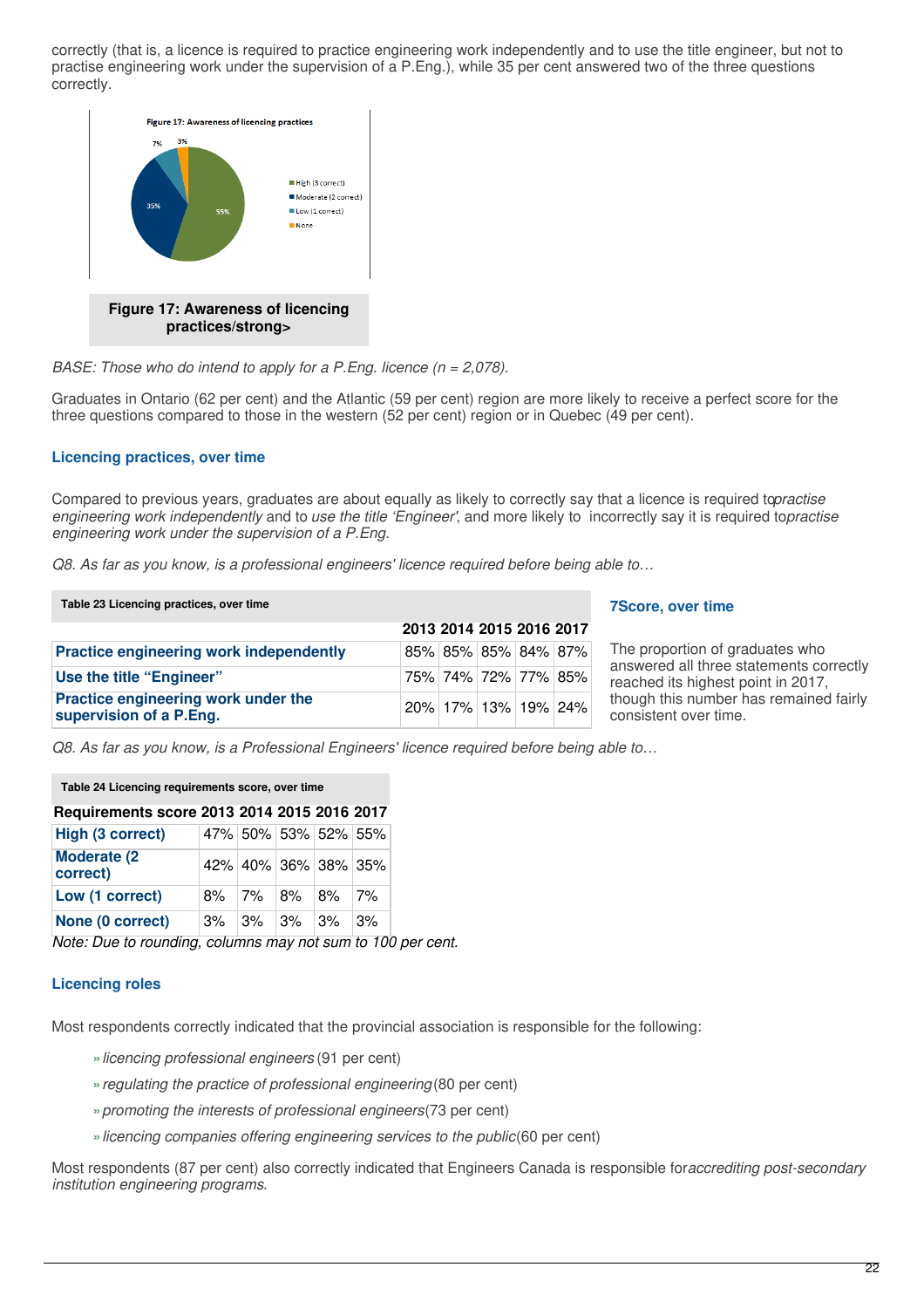

*BASE: Those who do intend to apply for a P.Eng. licence (n = 2,078).*

# **Knowledge score**

Almost half of graduates (45 per cent) have high knowledge scores, correctly identifying the organization that is responsible in all five cases.[3] A similar proportion (46 per cent) have moderate knowledge, correctly identifying the organization responsible for three or four of these activities.



# **Results over time**

Over time, there have been slight fluctuations in graduates' knowledge of Engineers Canada's role and the provincial associations' roles.

*Q9. Please indicate the organization(s) responsible for the following activity/procedure:*

| Table 25 Organizations responsible for professional engineering, over time |  |                                            |  |               |  |  |  |  |
|----------------------------------------------------------------------------|--|--------------------------------------------|--|---------------|--|--|--|--|
|                                                                            |  | 2013 2014 2015 2016 2017                   |  |               |  |  |  |  |
| <b>Provincial association</b>                                              |  |                                            |  |               |  |  |  |  |
| Licences professional engineers                                            |  | $90\%$   $90\%$   $90\%$   $91\%$   $91\%$ |  |               |  |  |  |  |
| Regulates the practice of professional<br>engineering                      |  | 83% 80% 80% 83% 80%                        |  |               |  |  |  |  |
| Promotes the interests of professional<br>engineers                        |  | 70% 69% 75% 77% 73%                        |  |               |  |  |  |  |
| Licences companies offering engineering<br><b>services</b>                 |  | 50% 53% 55% 60% 60%                        |  |               |  |  |  |  |
| <b>Accredits post-secondary institution</b><br>engineering programs        |  | 25% 20% 11% 12% 14%                        |  |               |  |  |  |  |
| <b>Engineers Canada</b>                                                    |  |                                            |  |               |  |  |  |  |
| Licences professional engineers                                            |  | 11% 9%                                     |  | $9\%$ 11% 11% |  |  |  |  |
| Regulates the practice of professional<br>engineering                      |  | 27% 26% 25% 26% 30%                        |  |               |  |  |  |  |
| <b>Promotes the interests of professional</b><br>engineers                 |  | 44% 48% 40% 41% 43%                        |  |               |  |  |  |  |